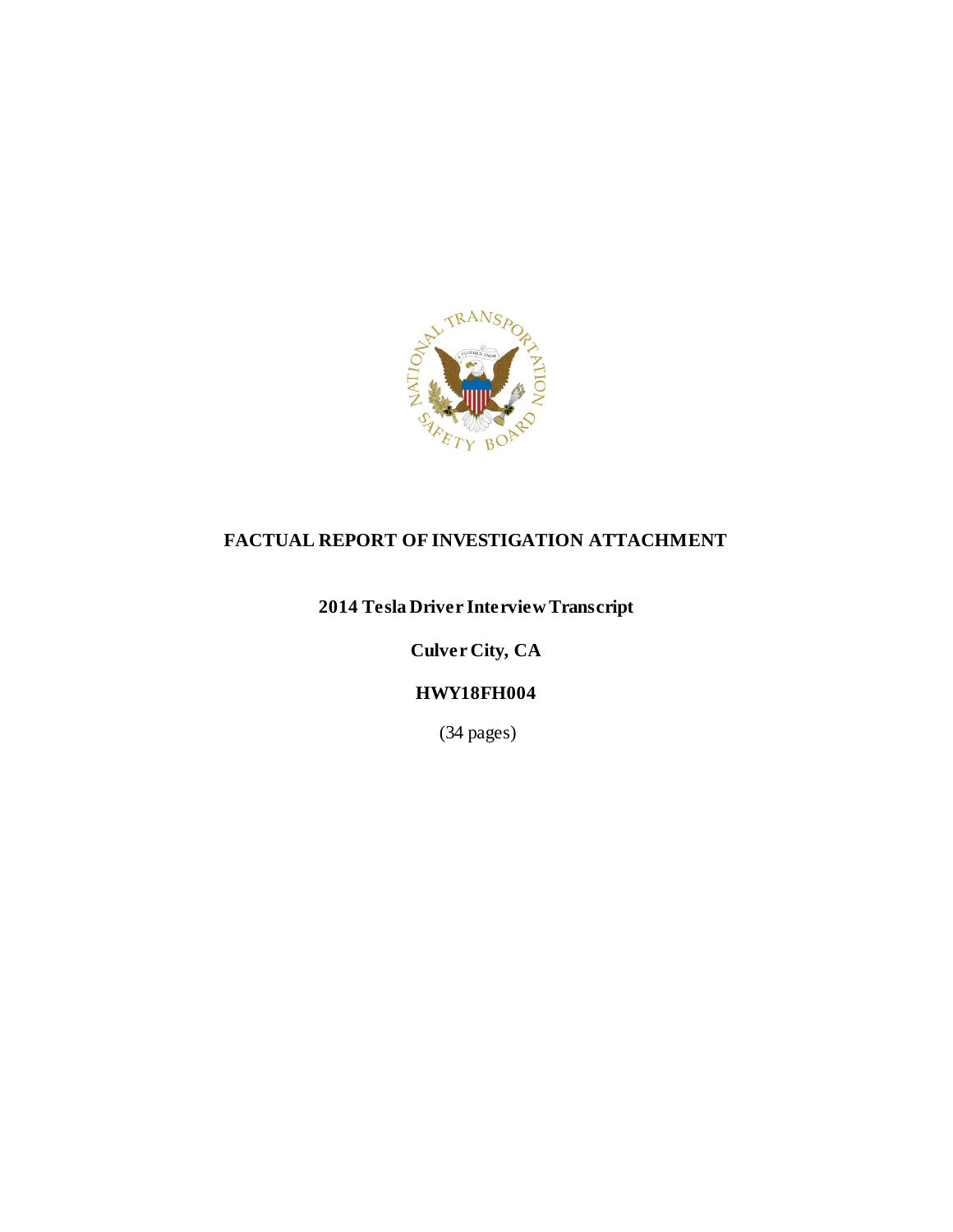|                                                                    | UNITED STATES OF AMERICA                                    |
|--------------------------------------------------------------------|-------------------------------------------------------------|
|                                                                    | NATIONAL TRANSPORTATION SAFETY BOARD                        |
| * * * * * * * * * * * * * * * * * * *                              |                                                             |
| Investigation of:                                                  | $\star$<br>$\star$                                          |
| TESLA MODEL S CRASH<br>CULVER CITY, CALIFORNIA<br>JANUARY 22, 2018 | $\star$<br>* Accident No.: HWY18FH004<br>$\star$<br>$\star$ |
| * * * * * * * * * * * * * * * * * * *                              |                                                             |
| Interview of: ROBIN GEOULLA                                        |                                                             |
|                                                                    | Friday,<br>January 26, 2018                                 |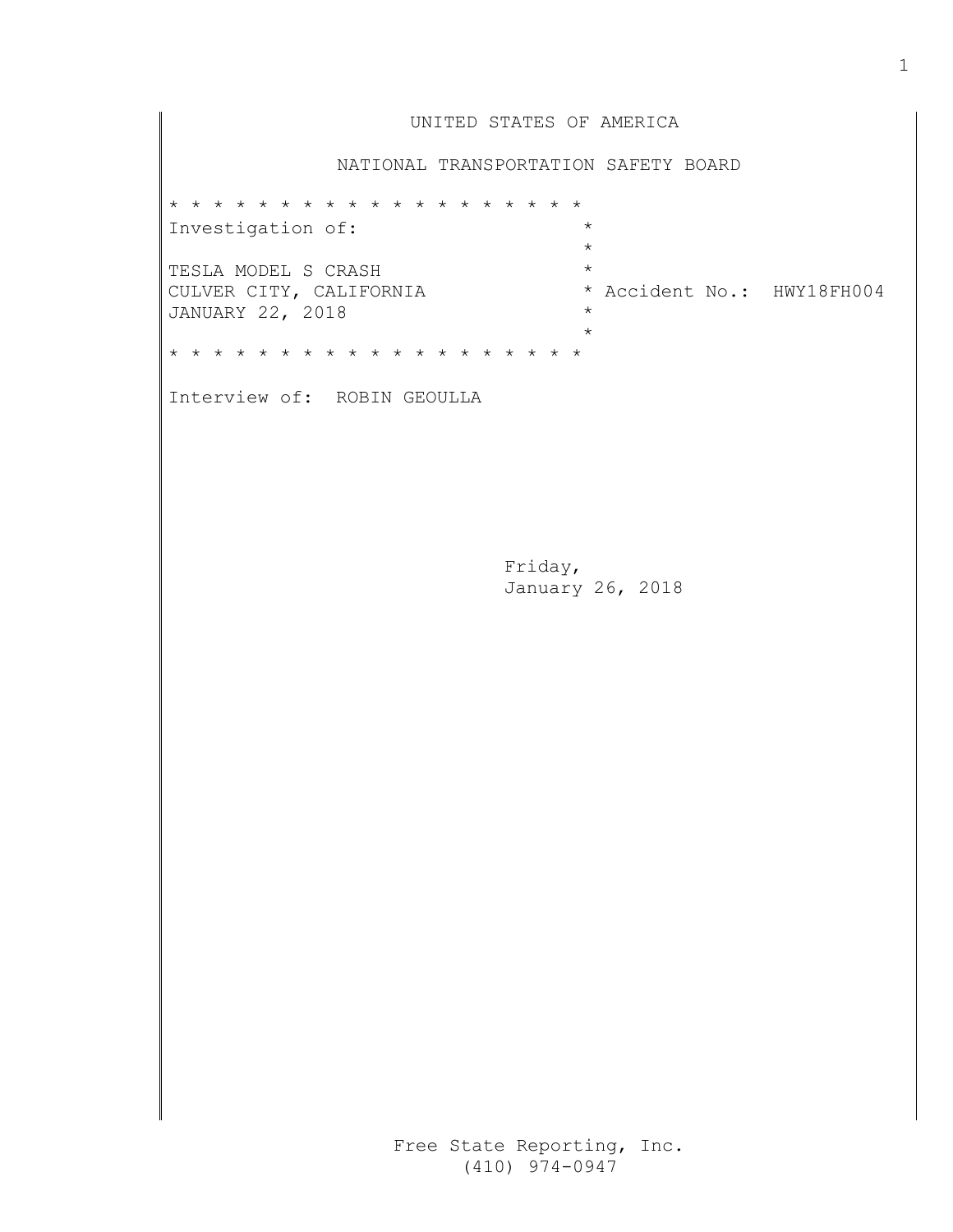### APPEARANCES:

 KENNETH BRAGG, Human Performance InvestigatorNational Transportation Safety Board

 DANIEL GEOULLA (On behalf of Robin Geoulla)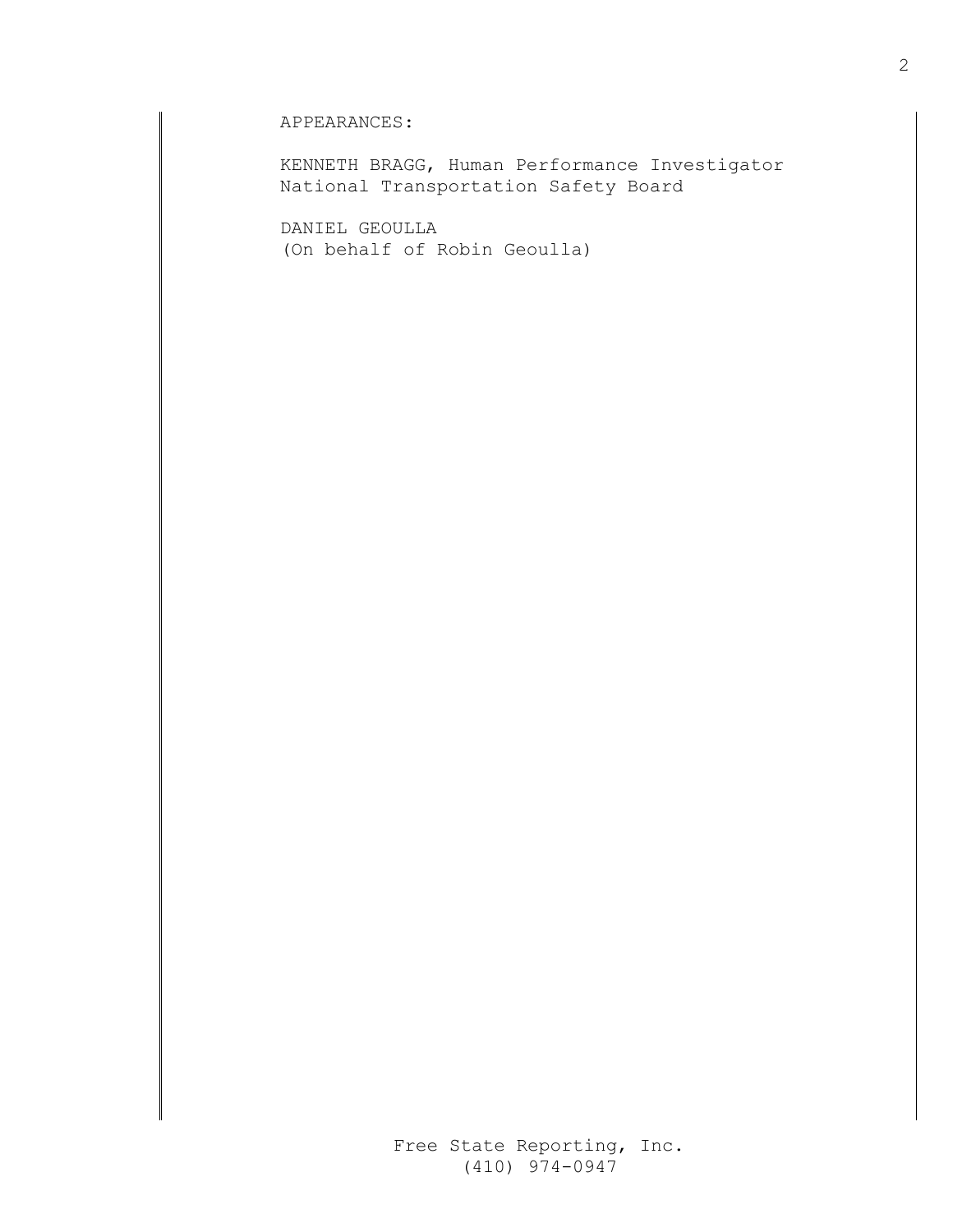| ITEM |                             | INDEX | PAGE |
|------|-----------------------------|-------|------|
|      | Interview of Robin Geoulla: |       |      |
|      | By Mr. Bragg                |       | 4    |
|      | By Mr. D. Geoulla           |       | 28   |
|      | By Mr. Bragg                |       | 31   |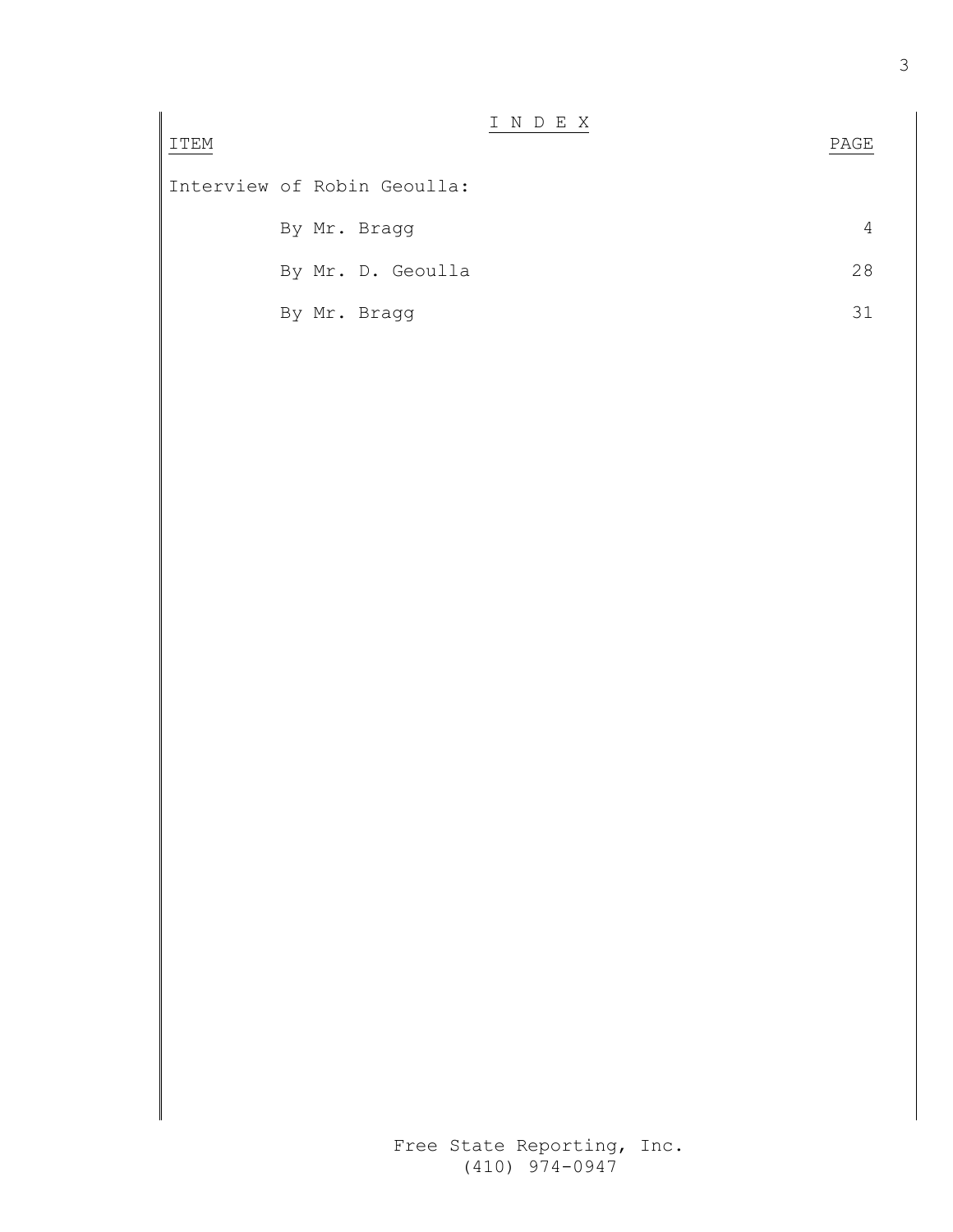| 1              | INTERVIEW                                                          |
|----------------|--------------------------------------------------------------------|
| $\overline{2}$ | (10:30 a.m.)                                                       |
| 3              | MR. BRAGG: Today is Friday, January 26, 2018, the time is          |
| 4              | 10:30 a.m., and my name is Kenneth Bragg, human performance        |
| 5              | investigator with the National Transportation Safety Board, Office |
| 6              | of Highway Safety.                                                 |
| 7              | INTERVIEW OF ROBIN GEOULLA                                         |
| 8              | BY MR. BRAGG:                                                      |
| 9              | Sir, please state your first name and state and spell your<br>Q.   |
| 10             | last name, please?                                                 |
| 11             | Robin Geoulla, R-O-B-I-N, G-E-O-O-L-A [sic].<br>Α.                 |
| 12             | Okay.<br>Q.                                                        |
| 13             | And my name is Daniel Geoulla, D-A-N-I-E-L; last name is<br>Α.     |
| 14             | $G-E-O-U-L-L-A.$                                                   |
| 15             | Okay. Since you both have the last -- the same last name,<br>Q.    |
| 16             | I'm going to refer to you by first names, Robin, so there's no     |
| 17             | confusion.                                                         |
| 18             | Α.<br>Okay.                                                        |
| 19             | Okay. So, Robin, is this the first vehicle with this type of<br>Q. |
| 20             | technology that you've owned?                                      |
| 21             | Yes.<br>Α.                                                         |
| 22             | And how long have you owned the vehicle?<br>Q.                     |
| 23             | About 5 or 6 months.<br>Α.                                         |
| 24             | So it wasn't new when you bought it?<br>Q.                         |
| 25             | No, used.<br>Α.                                                    |
|                |                                                                    |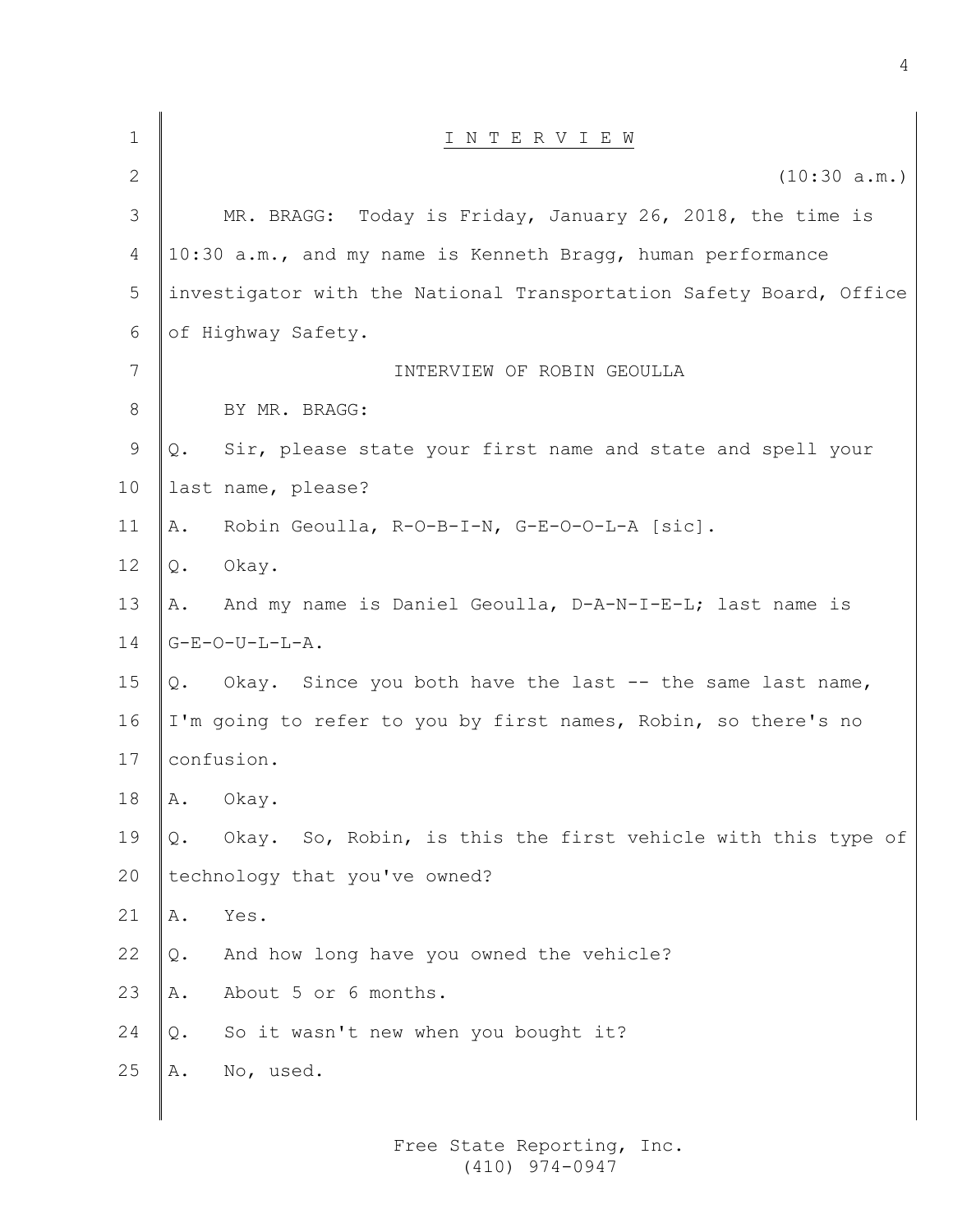|  | $1 \mid \mathcal{Q}$ . | Okay. And who did you buy it from? |  |  |  |  |  |  |  |  |
|--|------------------------|------------------------------------|--|--|--|--|--|--|--|--|
|--|------------------------|------------------------------------|--|--|--|--|--|--|--|--|

2  $\parallel$  A. A private owner.

 $\mathbf{I}$ 

| 3  | A private owner. When you bought the vehicle did you have it<br>Q.  |
|----|---------------------------------------------------------------------|
| 4  | inspected by a dealership?                                          |
| 5  | I had it -- I paid for it for a full inspection, full service<br>Α. |
| 6  | at the Tesla dealer.                                                |
| 7  | Okay. And what kind of things did they look at on the<br>Q.         |
| 8  | inspection?                                                         |
| 9  | They checked everything and -- they checked from tire<br>Α.         |
| 10 | pressure to all the fluid, all the -- everything that they're       |
| 11 | supposed to check, they checked, to tell me, you know, if the car   |
| 12 | is in good shape, if it needs anything.                             |
| 13 | Okay. And how would you rate the vehicle?<br>Q.                     |
| 14 | Very good.<br>Α.                                                    |
| 15 | Q. Very good. And how about the technology specifically, how        |
| 16 | would you rate the use of that? Prior to this crash, how did you    |
| 17 | think about the technology?                                         |
| 18 | What technology? What part of the technology? The whole car<br>Α.   |
| 19 | itself or individual technologies?                                  |
| 20 | I'm talking specifically with the driver, the driver assist<br>Q.   |
| 21 | program?                                                            |
| 22 | Oh, the pilot, the autopilot. I think it does have flaws,<br>Α.     |
| 23 | but for -- I think it was named wrong. For the purpose of helping   |
| 24 | a driver, it's a very good technology.                              |
| 25 | Okay. And by -- when you say it's named wrong, what do you<br>Q.    |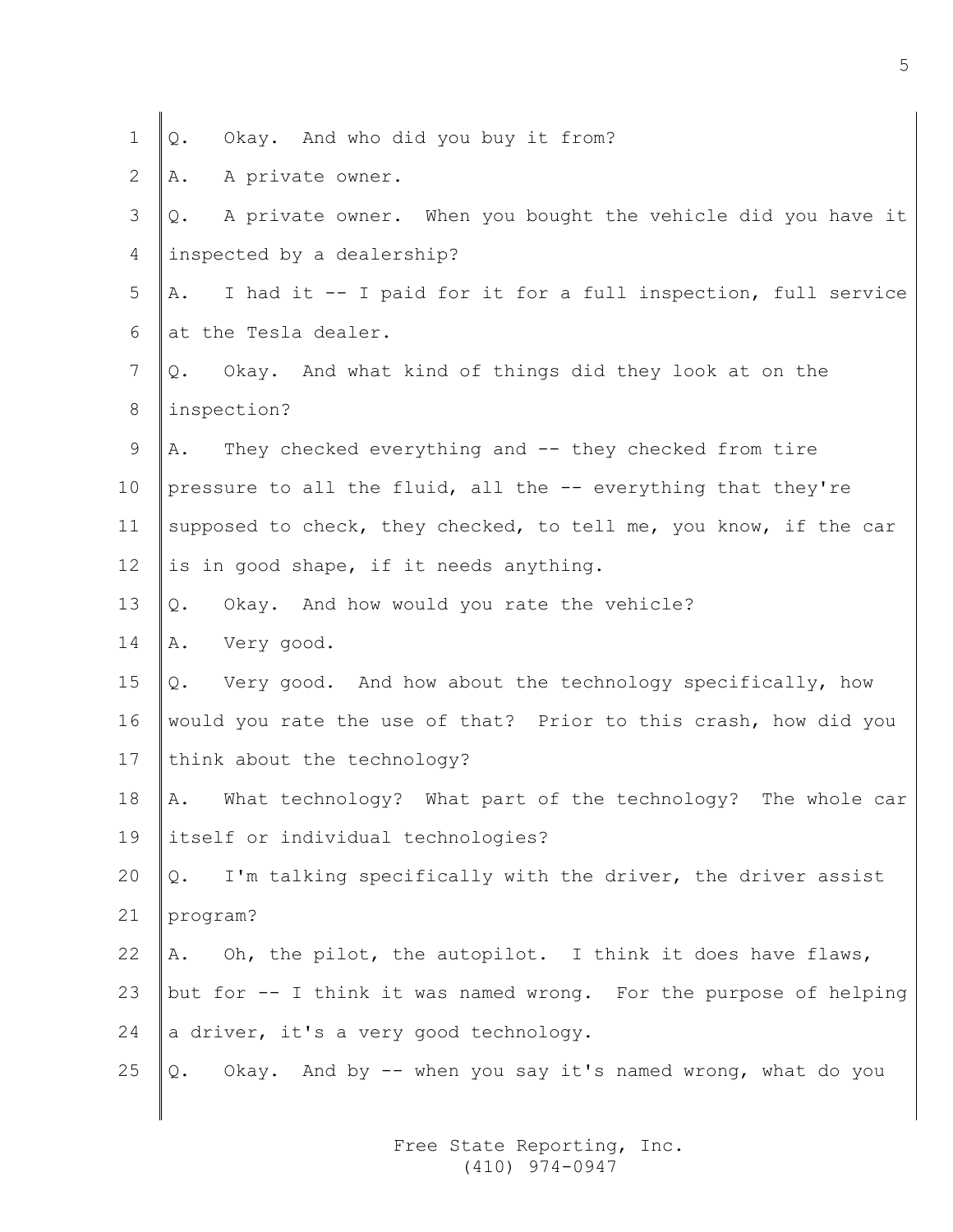| 1               | mean?                                                                 |
|-----------------|-----------------------------------------------------------------------|
| 2               | Because it's not an autopilot. It's a very good cruise<br>Α.          |
| 3               | control with a little bit more advanced technology in it.             |
| 4               | Okay. So let's talk about that, because I want to get a good<br>Q.    |
| 5 <sup>5</sup>  | understanding what technology it has and how you use it in            |
| 6               | particular. So does it have steering assist?                          |
| $7\overline{ }$ | Yes.<br>Α.                                                            |
| 8               | And tell me how that works.<br>Q.                                     |
| 9               | So the steering assist work $--$ I guess, it finds the two line<br>Α. |
| 10              | in the freeway, in the street.                                        |
| 11              | MR. D. GEOULLA: Are you asking him his understanding of how           |
| 12              | it works or --                                                        |
| 13              | MR. BRAGG: Yes. His understanding, his understanding.                 |
| 14              | MR. D. GEOULLA: -- from a functional perspective or from the          |
| 15 <sub>1</sub> | technology perspective?                                               |
| 16              | MR. BRAGG: From understanding -- from a functional.                   |
| 17              | MR. R. GEOULLA: So functional, the way I saw it, it would             |
| 18              | find the two line and it would keep you between the two line.         |
| 19              | BY MR. BRAGG:                                                         |
| 20              | Okay. And have you used this technology?<br>Q.                        |
| 21              | Yeah, from the day 1 that I got the car I used the<br>Α.              |
| 22              | technology.                                                           |
| 23              | And did you find it to be reliable?<br>Q.                             |
| 24              | At the beginning I had my doubts and it was a little scary<br>Α.      |
| 25              | to, you know, rely on it and to just, you know, sit back and let      |
|                 |                                                                       |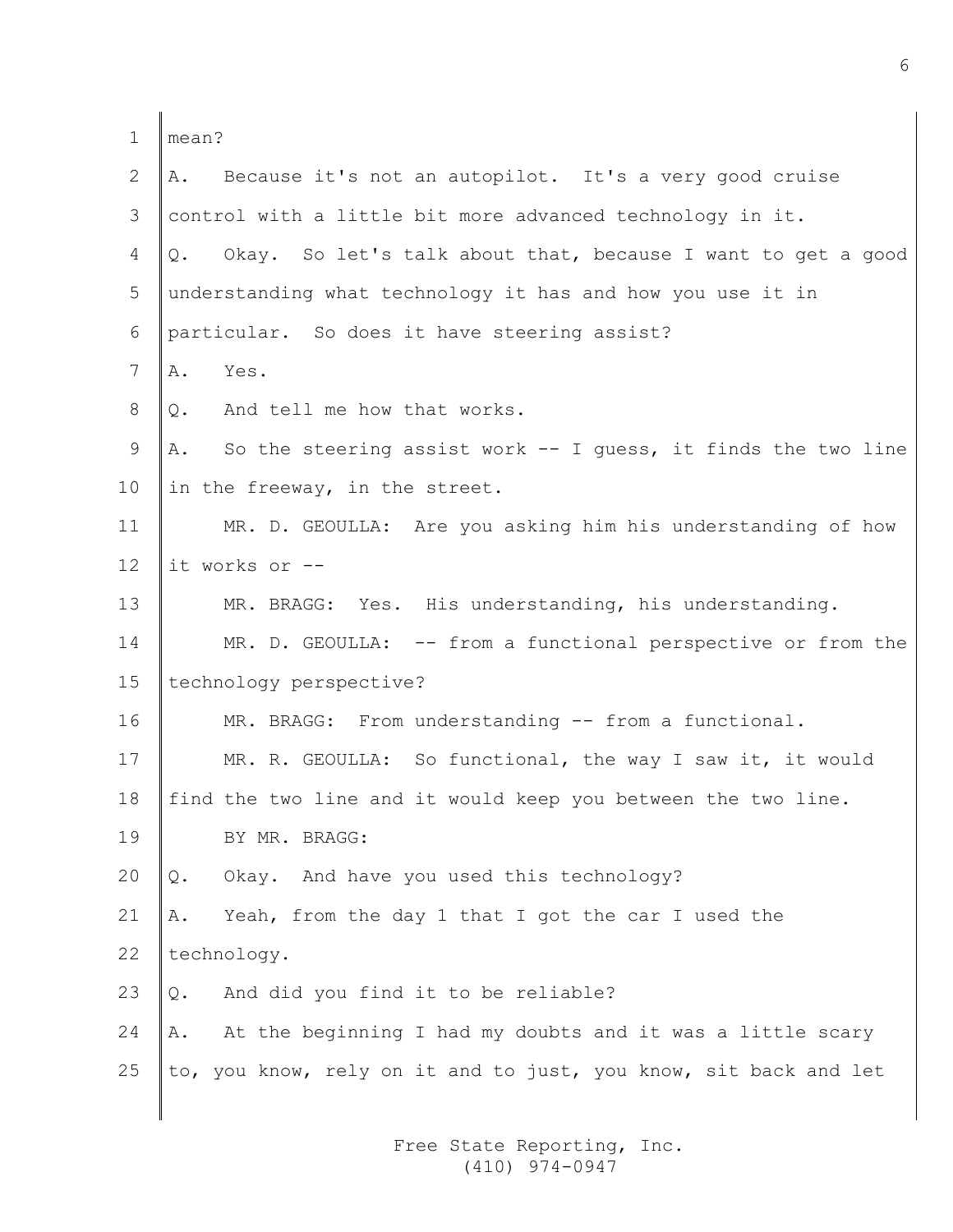| $\mathbf 1$     | it drive. But as I used it, I sort of found out where the flaws    |
|-----------------|--------------------------------------------------------------------|
| 2               | were, when I need to be in control of and when I can just relax    |
| 3               | and just let it drive.                                             |
| 4               | So describe an instance in which you felt like it was<br>$Q$ .     |
| 5               | lacking?                                                           |
| 6               | I think more sensors and more -- it needs more view.<br>It<br>A.   |
| $7\phantom{.0}$ | needs to have more, more of the surrounding, not just like one     |
| 8               | laser looking at the front -- one thing looking front. It needs    |
| 9               | like maybe two more cameras on the side too, to be able to see the |
| 10              | sides forward.                                                     |
| 11              | $Q.$ So does it --                                                 |
| 12              | MR. D. GEOULLA: He means from a situation like where it            |
| 13              | wouldn't work, like where you would have to --                     |
| 14              | MR. R. GEOULLA: Oh, when it wouldn't work? If the road is a        |
| 15              | lot of turns -- it's not a straight road, it's not a good idea to  |
| 16              | use it. Because if the turn is sharp, it does malfunction.<br>It   |
| 17              | does -- you know, it makes the turn, but sometimes it jumps. It    |
| 18              | can't make that soft turn that a human hand can make.              |
| 19              | MR. BRAGG: Okay. And --                                            |
| 20              | MR. D. GEOULLA: Is that what you were looking for?                 |
| 21              | MR. BRAGG: Yes.                                                    |
| 22              | MR. D. GEOULLA: Okay.                                              |
| 23              | MR. BRAGG: Thank you.                                              |
| 24              | BY MR. BRAGG:                                                      |
| 25              | And does it interact with the other technologies? Does it<br>Q.    |
|                 |                                                                    |

7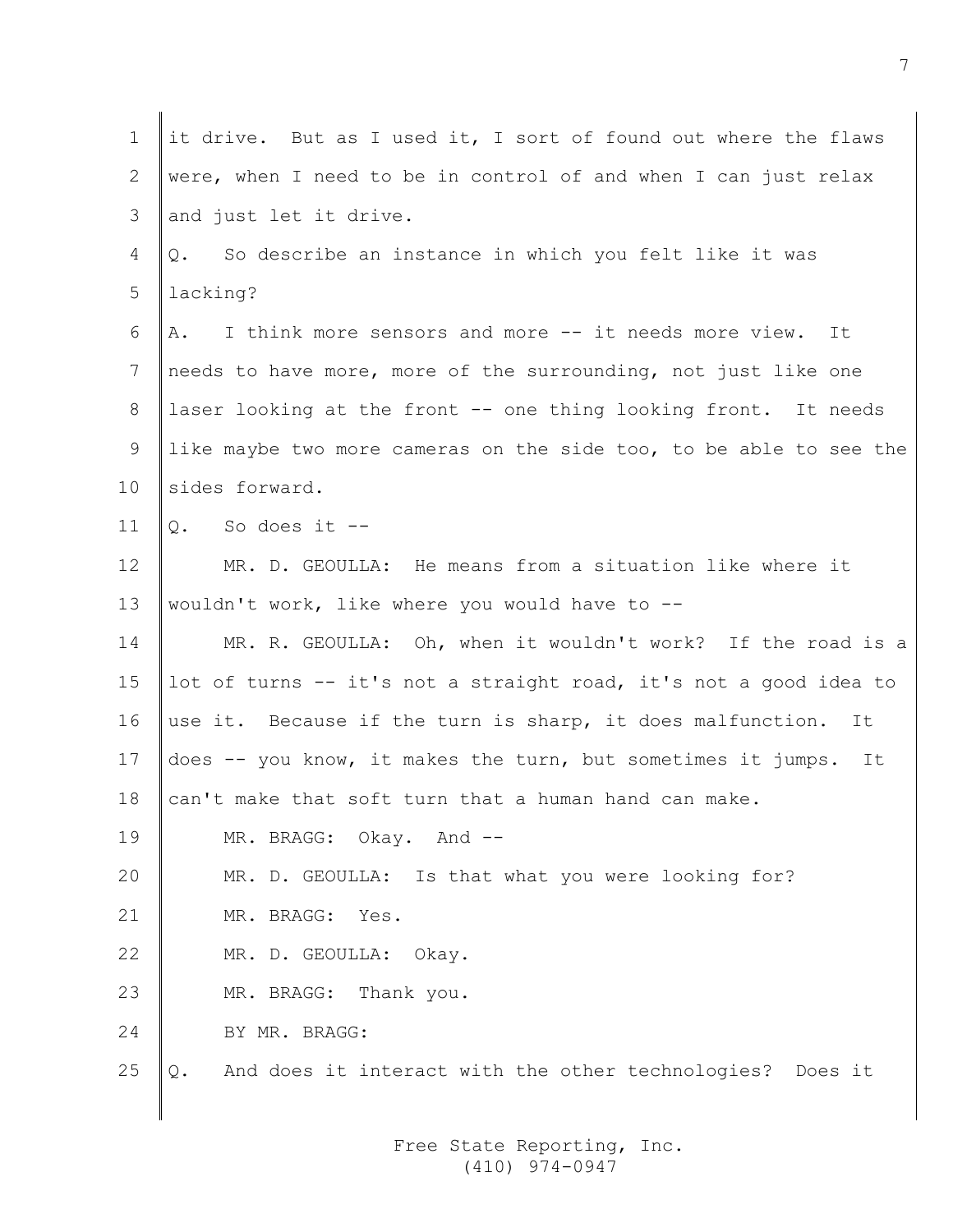| $\mathbf 1$     |          | interact with the traffic aware cruise control?                    |
|-----------------|----------|--------------------------------------------------------------------|
| 2               | Α.       | Yes, it does.                                                      |
| 3               | Q.       | It does?                                                           |
| 4               | Α.       | It does.                                                           |
| 5               | Q.       | How about the automatic emergency braking, does it interact        |
| 6               |          | with that?                                                         |
| $7\phantom{.0}$ | Α.       | I have experienced that maybe once or twice that it actually       |
| 8               |          | stopped, so --                                                     |
| $\mathsf 9$     | Q.       | Okay. And describe those circumstances which it -- when it         |
| 10              | stopped? |                                                                    |
| 11              | Α.       | The car that was in the front -- like the traffic all of a         |
| 12              |          | sudden stopped and this did the same thing, it stopped.            |
| 13              | Q.       | Okay. So prior to this particular incident you're referring        |
| 14              |          | to, you're driving along, traffic stopped short and the vehicle    |
| 15              |          | stopped --                                                         |
| 16              |          | A. Right.                                                          |
| 17              | Q.       | -- before you were aware?                                          |
| 18              | Α.       | No, I was aware. I stopped too, but I want to say maybe the        |
| 19              |          | car stopped a second sooner than I stopped.                        |
| 20              | Q.       | Okay. So how about the traffic aware cruise control, how           |
| 21              |          | does that work?                                                    |
| 22              | Α.       | The cruise control you can set it what the distance you want       |
| 23              |          | next -- what speed you want and what distance you want to the next |
| 24              |          | car ahead of you.                                                  |
| 25              |          | MR. D. GEOULLA: Following distance.                                |
|                 |          |                                                                    |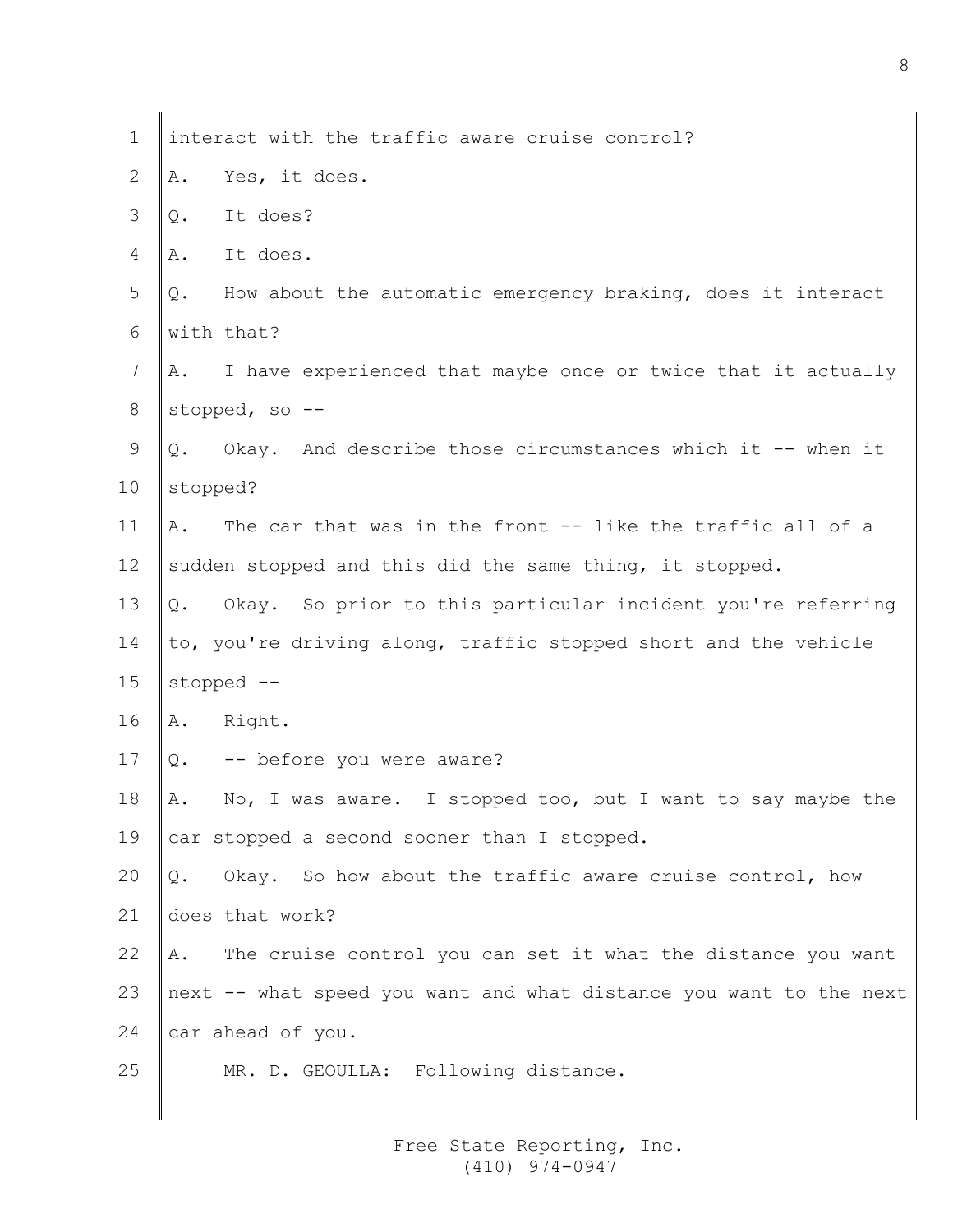| $\mathbf 1$ | MR. R. GEOULLA: Following distance. So -- and I always set          |
|-------------|---------------------------------------------------------------------|
| 2           | it at the maximum amount of distance that's possible with the --    |
| 3           | which is three cars, I think.                                       |
| 4           | BY MR. BRAGG:                                                       |
| 5           | Three cars, okay. And have you found that to be reliable?<br>Q.     |
| 6           | Pretty reliable, yes.<br>Α.                                         |
| 7           | Pretty reliable. What do you mean by pretty reliable?<br>Q.         |
| 8           | I have never seen it like do some -- you know, get like too<br>Α.   |
| 9           | close or stay too far.                                              |
| 10          | Okay.<br>Q.                                                         |
| 11          | A. And it goes by how fast -- I have noticed like if I -- if you    |
| 12          | are going fast, the distance is longer, and if you are going        |
| 13          | slower, the distance is the three car.                              |
| 14          | What influence, if any, does cars changing lanes, either in<br>Q.   |
| 15          | front of your vehicle or out from -- or from in front of your       |
| 16          | vehicle, does that have any influence on the system, how it works?  |
| 17          | MR. D. GEOULLA: Are you talking other than this crash?              |
| 18          | MR. BRAGG: Yeah, other than this crash, yeah.                       |
| 19          | MR. R. GEOULLA: When -- well, when it senses that there is          |
| 20          | no car -- either the car in front of you is gone, then it speeds    |
| 21          | But sometime I have had it that it actually slows -- the car<br>up. |
| 22          | in front of you leaves and the car actually slows down, because I   |
| 23          | think it gets confused at what just happened and it confused.<br>It |
| 24          | slows down and then it speed up again.                              |
| 25          | BY MR. BRAGG:                                                       |
|             |                                                                     |

∥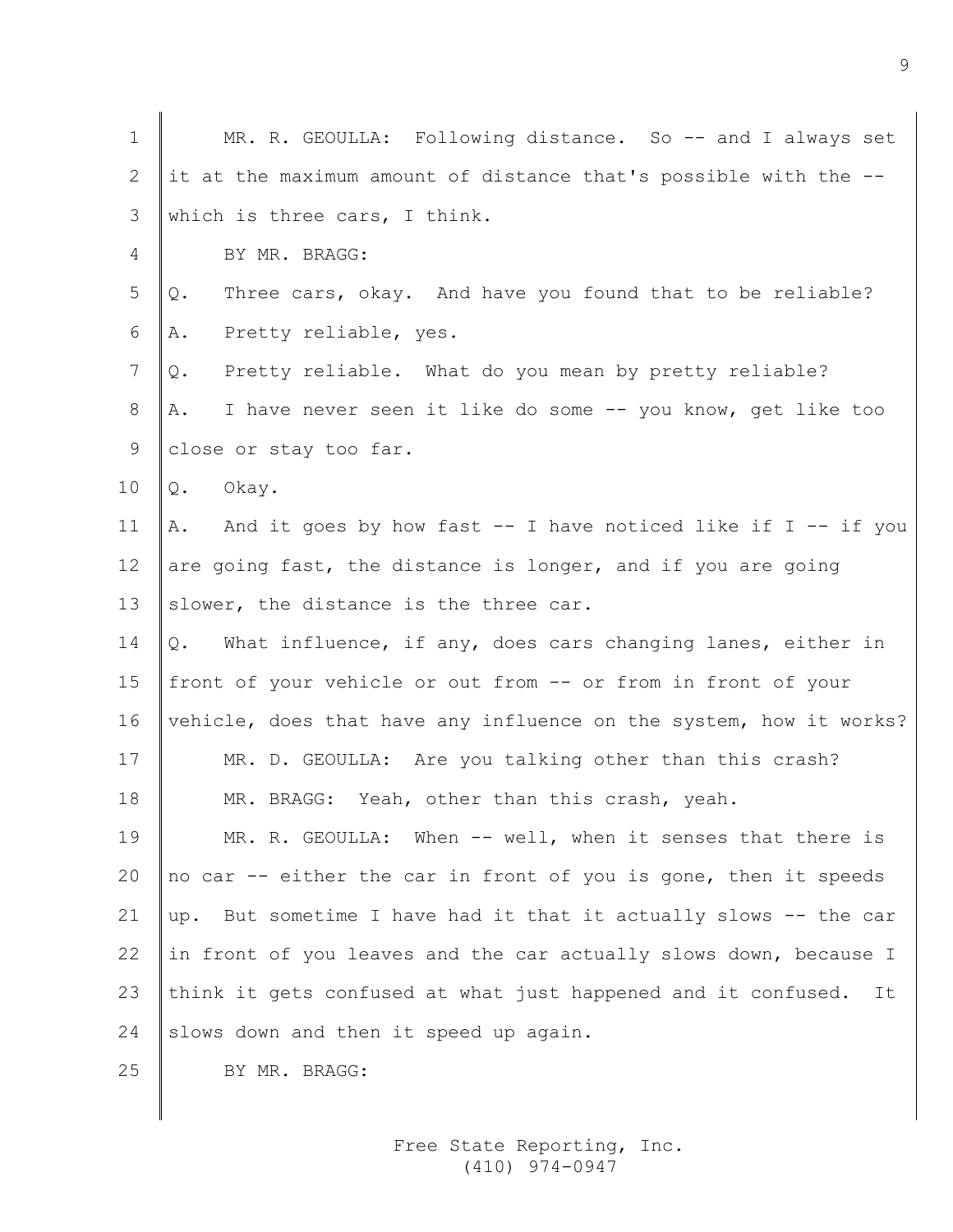| $\mathbf 1$     | And so what conditions would you most likely use these<br>Q.       |
|-----------------|--------------------------------------------------------------------|
| 2               | technologies? And I'm talking about all of them.                   |
| 3               | Stop and go traffic, normal traffic, not open freeway, fast.<br>Α. |
| 4               | And straight lines, mostly like freeways that you're going from -- |
| 5               | you don't need to exit, you don't need to change lanes, nothing.   |
| 6               | Like carpooling, it's one of the best places to use it because not |
| 7               | many cars are coming in front of you and not many cars are leaving |
| 8               | your lane. So pretty much you follow the car in front of you.      |
| 9               | Is there anything or any type of condition in which you<br>Q.      |
| 10 <sub>o</sub> | absolutely would not use it?                                       |
| 11              | Yes. When the sun hits you in the face, when the sun is<br>Α.      |
| 12              | right directly at you that you can't actually -- you have a hard   |
| 13              | time looking forward, at that time I have noticed that it doesn't  |
| 14              | work well either.                                                  |
| 15              | Okay. Do you have -- when the guy sold you the car did he<br>Q.    |
| 16              | give you a manual?                                                 |
| 17              | Did they have the manual? There was a manual, yes.<br>Α.           |
| 18              | MR. D. GEOULLA:<br>Yeah.                                           |
| 19              | BY MR. BRAGG:                                                      |
| 20              | And how thoroughly, if at all, did you read it?<br>Q.              |
| 21              | I didn't read the manual. I asked -- when I went to the<br>Α.      |
| 22              | dealer, I asked the dealer, one of the technicians there to        |
| 23              | explain it to me.                                                  |
| 24              | Yeah.<br>Q.                                                        |
| 25              | To show me how the -- how it works.<br>Α.                          |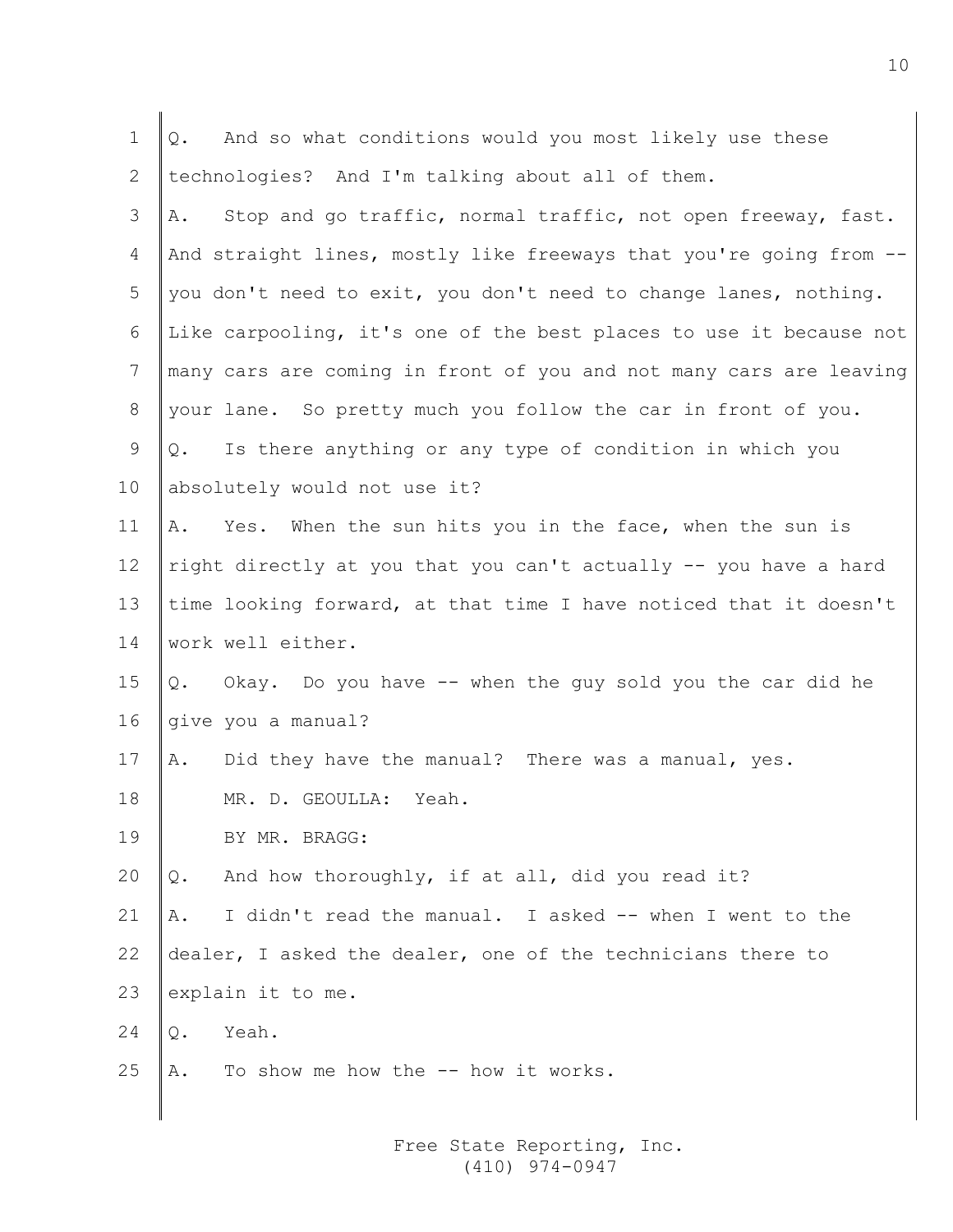| $\mathbf 1$ | How much time did he spend doing that?<br>Q.                       |
|-------------|--------------------------------------------------------------------|
| 2           | Because I'm a very tech savvy person myself, not that much.<br>Α.  |
| 3           | Because he would say -- he was -- he would explain, you know, you  |
| 4           | have to press this and do this, but -- so the first time that he   |
| 5           | said whatever it was, I got it.                                    |
| 6           | So you felt pretty comfortable?<br>Q.                              |
| 7           | Yeah.<br>Α.                                                        |
| 8           | Okay. And what was your decision that made you buy<br>Q.           |
| 9           | specifically this particular vehicle? Was it for the technology    |
| 10          | or was it just --                                                  |
| 11          | It was the technology.<br>Α.                                       |
| 12          | Q.<br>And by that, by the technology do you mean was it the        |
| 13          | electric or just this -- the driver assist technology?             |
| 14          | Both.<br>Α.                                                        |
| 15          | Both, okay. And what kind of research did you look into when<br>Q. |
| 16          | you decided to buy it?                                             |
| 17          | Well, I knew a few people who had them, so I talked to them.<br>Α. |
| 18          | Before this I had a Prius plug-in, so that was sort of an electric |
| 19          | car too. So I had it and I was very happy with that car too,       |
| 20          | $SO = -$                                                           |
| 21          | Okay. Let's talk about the day of the crash. Where were you<br>Q.  |
| 22          | coming from?                                                       |
| 23          | I was coming from home. I dropped off my daughter at school.<br>Α. |
| 24          | Okay.<br>Q.                                                        |
| 25          | Got into the freeway and drove.<br>Α.                              |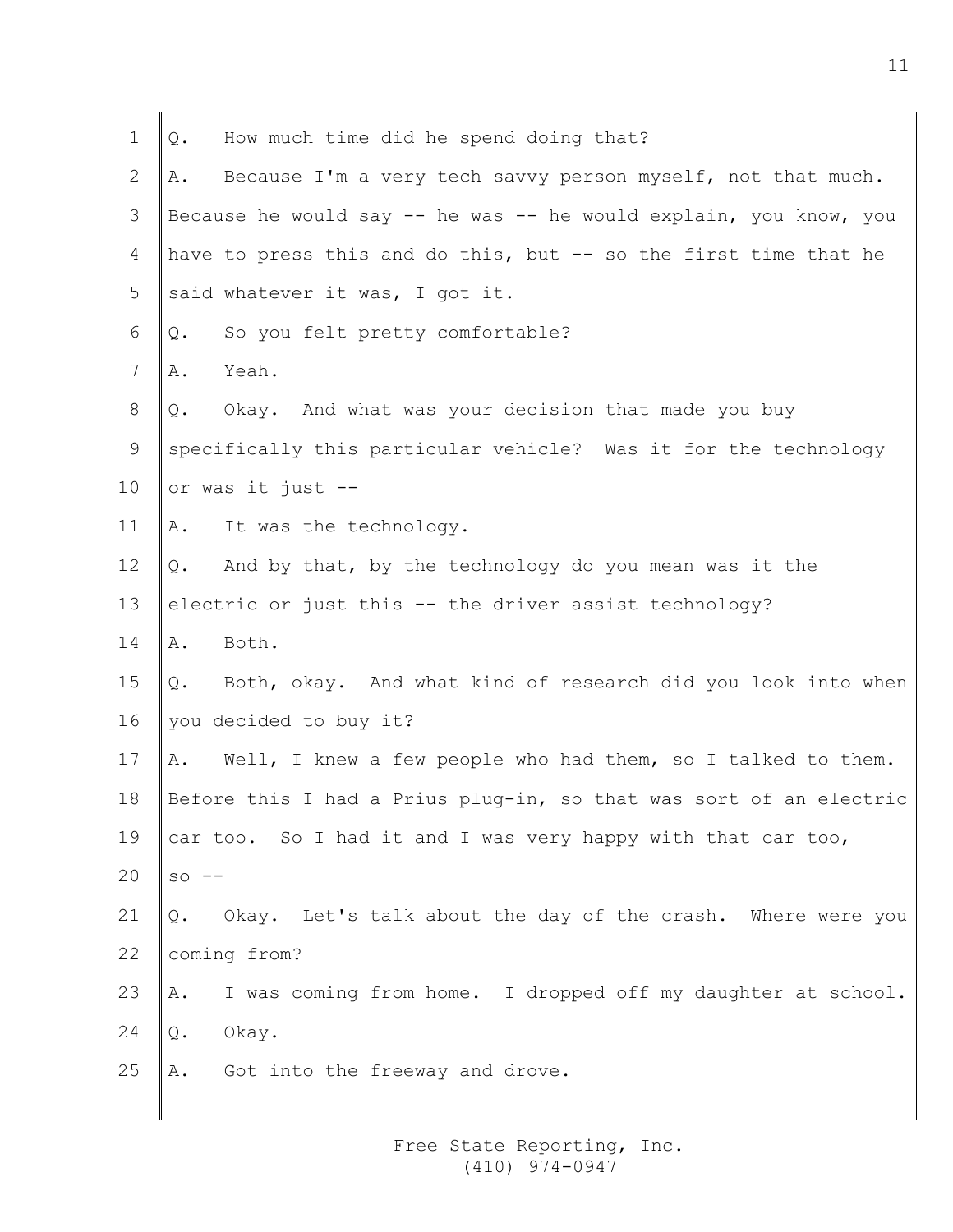| 1               | Sure. And about how far from the beginning of the trip did<br>Q.   |
|-----------------|--------------------------------------------------------------------|
| 2               | the crash occur?                                                   |
| 3               | I dropped her off at 7:45 and the accident was at 8:30,<br>A.      |
| 4               | around 8:30.                                                       |
| 5 <sup>5</sup>  | All right. And is this beginning -- I mean, towards ending<br>Q.   |
| 6               | your trip, midway --                                               |
| $7\overline{ }$ | Right about half.<br>Α.                                            |
| 8               | About halfway. And it happened on Interstate --<br>Q.              |
| 9               | 405 South.<br>Α.                                                   |
| 10              | -- 405 South. And how long had you been on 405?<br>Q.              |
| 11              | Thirty minutes.<br>Α.                                              |
| 12              | And where did you get on 405 at?<br>Q.                             |
| 13              | 101, from 101 South.<br>Α.                                         |
| 14              | 101. And at what point did you engage the technology, the<br>Q.    |
| 15              | driver assist technology?                                          |
| 16              | When I got into the carpool lane.<br>Α.                            |
| 17              | When you got into the carpool lane. And where was that at?<br>Q.   |
| 18              | If I'm not mistaking, Getty Center. Where is the entrance to<br>Α. |
| 19              | the carpool lane when you come 405 North -- where you come to 405  |
| 20              | South? I think it's literally about half a mile after you get      |
| 21              | into the 405.                                                      |
| 22              | Okay. And what technology did you activate?<br>Q.                  |
| 23              | I turned on the autopilot.<br>Α.                                   |
| 24              | The autopilot, and that includes what?<br>Q.                       |
| 25              | The steering and the braking system and the gas.<br>Α.             |
|                 |                                                                    |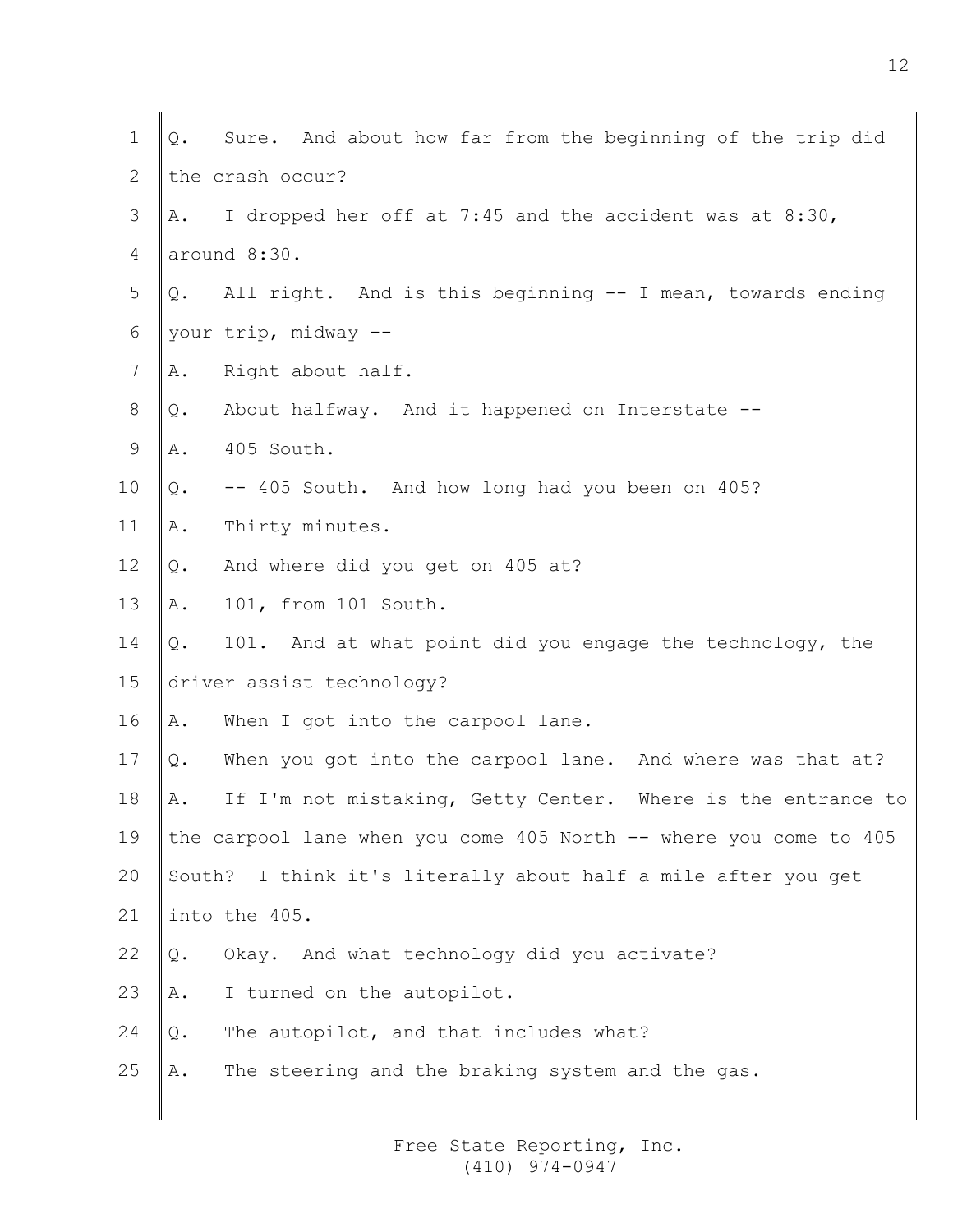$1 \parallel Q$ . And the gas, okay.

2  $\|$ A. So it's cruise control, you turn on  $-$  it turns on  $-$  when  $3$  vou click it once it's the cruise control.

 $4 \mid Q.$  Okay.

 $5$   $\parallel$  A. If you click it twice is the cruise control plus the 6 autopilot, plus the steering and the braking system.

 $7 \parallel Q$ . Now do you have to turn on the automated braking?

- $8$   $\vert$  A. No, that's automatic.
- $9 \parallel 0.$  That's automatic.

10  $\parallel$  A. So when you turn on the cruise control, the braking 11 | automatically get activated.

12  $\vert \Omega$ . Okay.

13 A. So the cruise control worked the same thing except the 14 steering part doesn't work.

15 Q. Okay. So if you don't have the cruise control and you don't 16 have the autopilot, does the emergency braking still work?

17 | A. I haven't had experience with it to know if it has worked or

- $18$  not.
- 19  $\lvert \mathcal{Q}.$  Okay.
- 20  $\parallel$  A. I'm assuming it should.

21  $\Diamond$ . Okay. So -- and I'm sorry. So let's continue. You were in  $22$  the HOV lane?

23  $\parallel$  A. HOV lane. So HOV lane, when you're coming down the 405 24 South, at the beginning of it the speed is usually around 30  $-$ 25  $\parallel$  25, 30, no more than that, until you go on top of the hill and you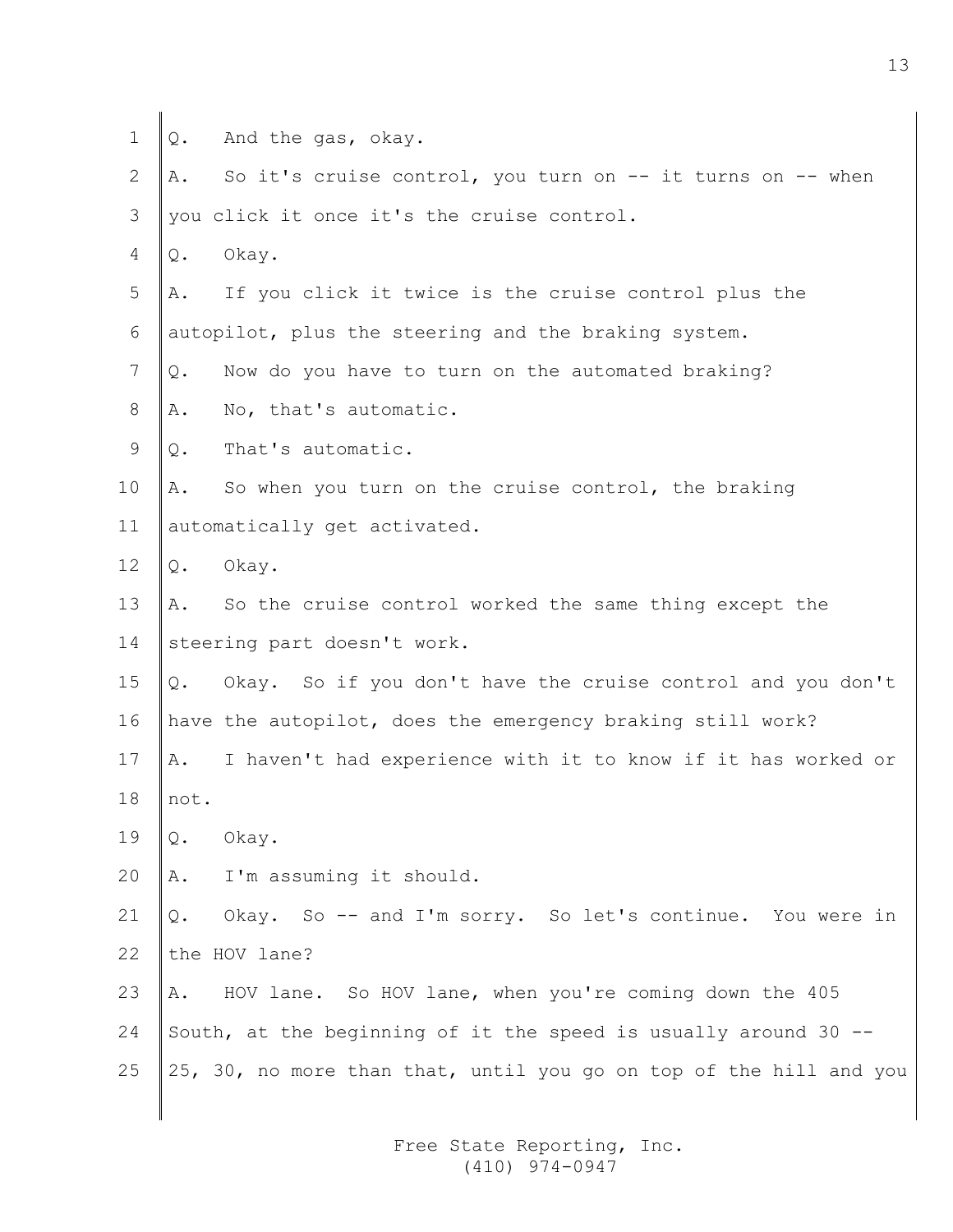| $\mathbf 1$               | start coming down toward right here, Freeway 10.                   |
|---------------------------|--------------------------------------------------------------------|
| $\mathbf{2}^{\mathsf{I}}$ | Okay.<br>Q.                                                        |
| 3                         | And by the time you get to Freeway 10 is when it opens up.<br>Α.   |
| 4                         | Okay.<br>Q.                                                        |
| 5                         | Which -- because everybody either go to 10 East, 10 West or<br>Α.  |
| 6                         | they exit right here to come to the area of Westwood, this area.   |
| $7\phantom{.0}$           | Okay. So I understand you to say the traffic lightens,<br>Q.       |
| 8                         | becomes lighter because of --                                      |
| 9                         | The carpool lane.<br>Α.                                            |
| 10                        | Yes.<br>Q.                                                         |
| 11                        | Everybody get out of it to go to where they want to go. The<br>Α.  |
| 12                        | carpool actually start moving at almost a full speed around when   |
| 13                        | you get to this area, when you get to 10 freeway.                  |
| 14                        | Okay.<br>Q.                                                        |
| 15 <sub>1</sub>           | And it -- I might -- I don't remember the exact. Maybe a few<br>Α. |
| 16                        | times the autopilot turned off; I turned it back on. That does     |
| 17                        | happen once in a while, and that's because when you're holding the |
| 18                        | steering wheel, if you put a little bit more than -- if you put    |
| 19                        | force on it a little bit, it will shut off and it becomes your     |
| 20                        | control.                                                           |
| 21                        | So if I understand what you're saying, if the vehicle senses<br>Q. |
| 22                        | that you're giving input --                                        |
| 23                        | It would turn off.<br>Α.                                           |
| 24                        | -- it disengages so it doesn't fight you?<br>Q.                    |
| 25                        | Right.<br>Α.                                                       |
|                           |                                                                    |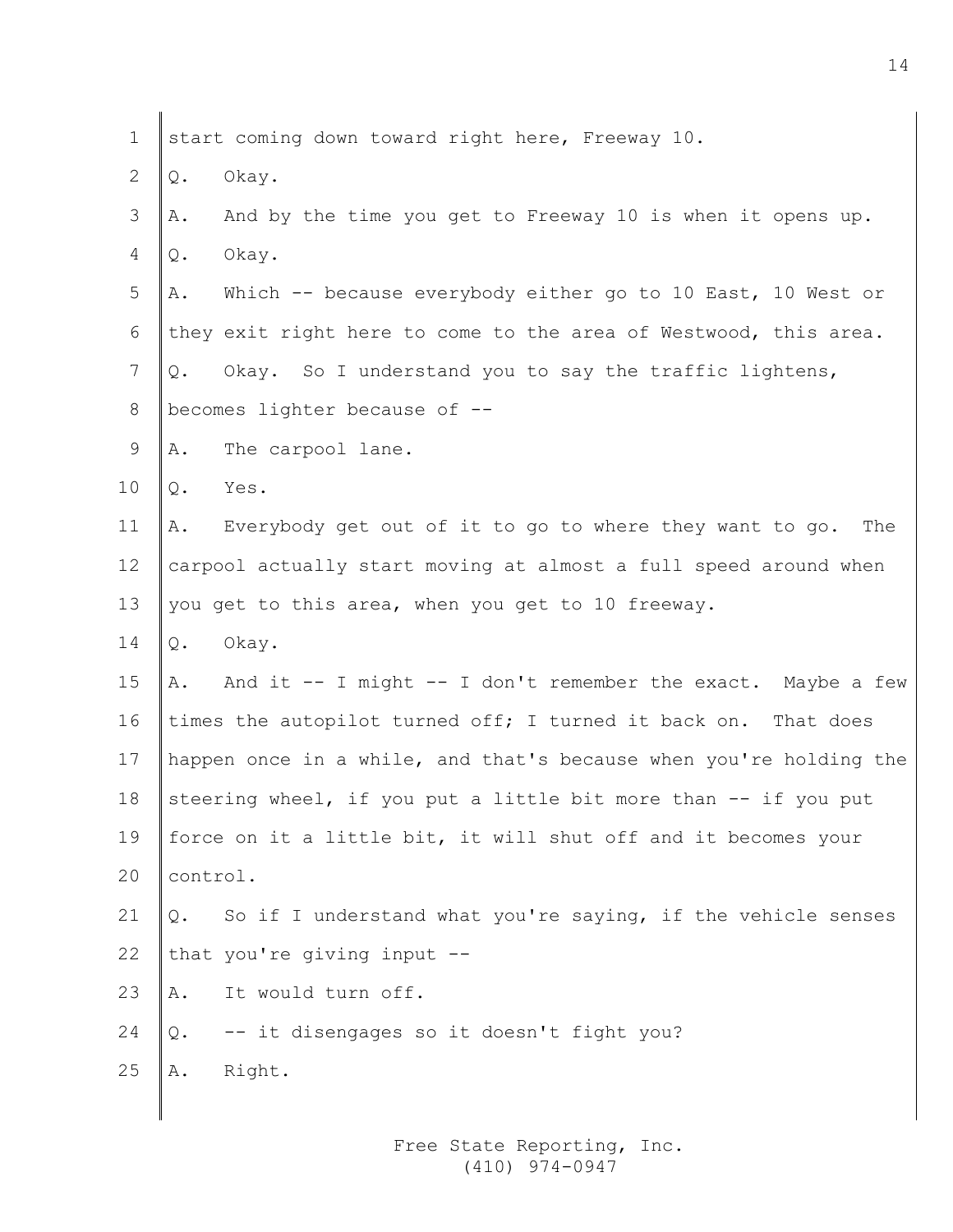| 1  | Okay.<br>Q.                                                         |
|----|---------------------------------------------------------------------|
| 2  | It does (indiscernible) --<br>Α.                                    |
| 3  | And is that what happened the day of the crash?<br>Q.               |
| 4  | No.<br>Α.                                                           |
| 5  | Okay.<br>Q.                                                         |
| 6  | The day of crash, no, it was on full autopilot all the way to<br>Α. |
| 7  | the end.                                                            |
| 8  | Okay. So go ahead and explain that to me.<br>Q.                     |
| 9  | So we -- I passed the 10. I remember I passed the 10 and the<br>Α.  |
| 10 | speed was on a 65, following a car. It was a bigger car. I think    |
| 11 | it was an SUV or a pickup truck or something. It was a little bit   |
| 12 | taller.                                                             |
| 13 | Okay.<br>Q.                                                         |
| 14 | And we were just following each other. He would -- if the<br>Α.     |
| 15 | traffic would slow down, I would slow down. I don't remember if     |
| 16 | it did slow down and went back up again and slowed down, because,   |
| 17 | again, this is a routine that I do every single day, so that        |
| 18 | specific day I don't remember exactly. But how I drive it, like     |
| 19 | this, I put my hand on my knee and hold the bottom of the steering  |
| 20 | wheel.                                                              |
| 21 | Okay.<br>Q.                                                         |
| 22 | A. Not hold it. I just touch it because, you know, my hand is       |
| 23 | right there, and my other hand is free. And if it asks me --        |
| 24 | because it does ask you -- not when you're going in straight        |
| 25 | lines, but when the car feel like you need to control the car, it   |
|    |                                                                     |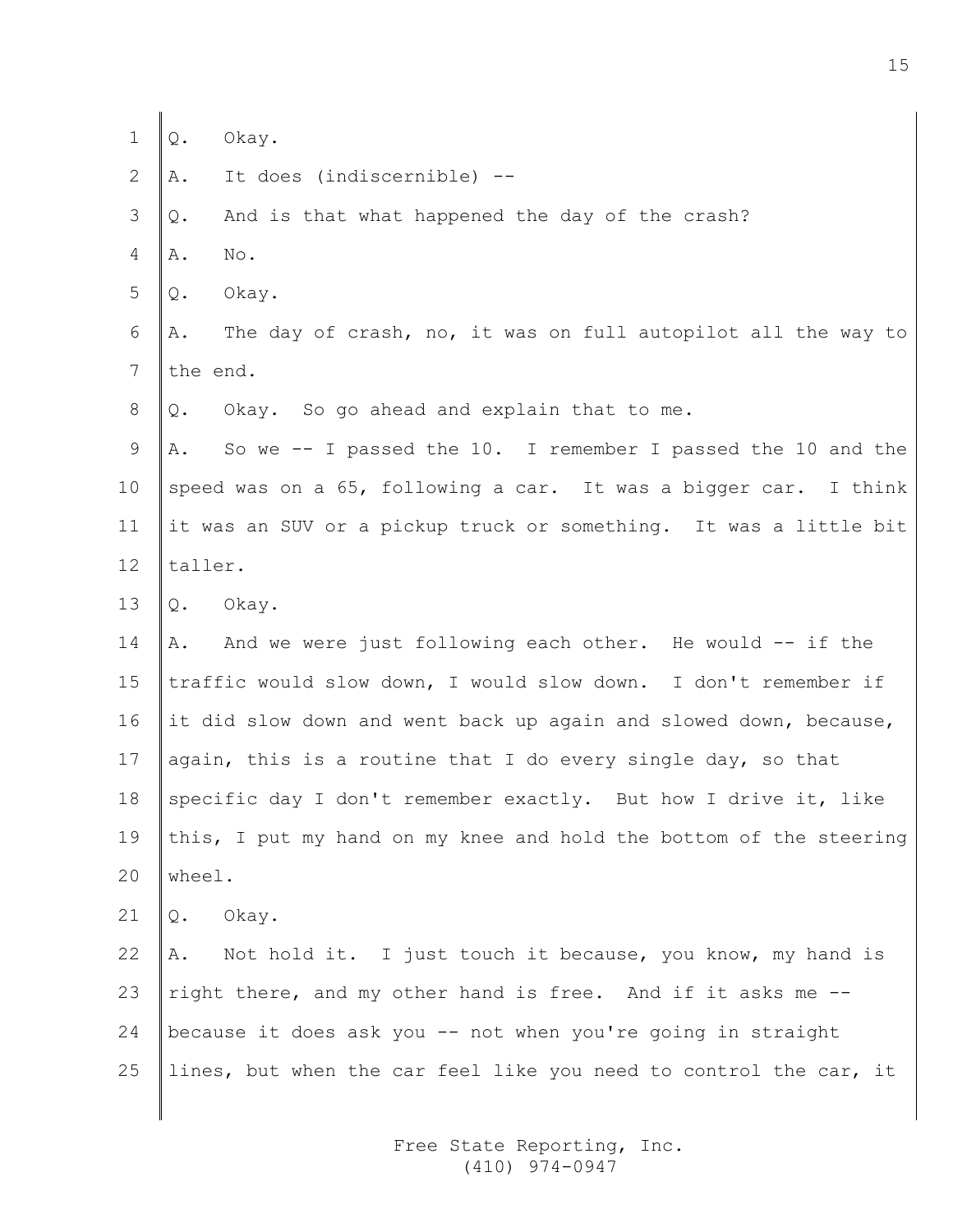| $\mathbf 1$     | does ask you to put your hand on the wheel, which my hand is right |
|-----------------|--------------------------------------------------------------------|
| 2               | there. I hold the wheel and it notice that I'm holding the wheel,  |
| 3               | the light goes off.                                                |
| 4               | Okay.<br>Q.                                                        |
| 5               | So I remember that day it didn't ask me to hold the wheels.<br>Α.  |
| 6               | My hand was right there under it but it didn't ask me. And I was   |
| 7               | just sit -- I wasn't on my phone. I wasn't -- nothing is special.  |
| 8               | There was nothing special about that day. My coffee was next to    |
| 9               | me; my bagel was next to me. I was having a coffee and a bagel.    |
| 10              | And all I remember, that truck, and then I just saw the boom in my |
| 11              | face, and that was it.                                             |
| 12 <sup>°</sup> | You saw what truck?<br>Q.                                          |
| 13              | No, the car that was in front of me.<br>Α.                         |
| 14              | Yeah.<br>Q.                                                        |
| 15              | All I remember was that. And I think that car, at the last<br>Α.   |
| 16              | second when it got to the firetruck, it speeded up and went away,  |
| 17              | and the reaction -- my -- it wasn't fast enough for me to even see |
| 18              | the firetruck. It just went inside of it and it was -- it was      |
| 19              | just like that.                                                    |
| 20              | Q. Okay. So when this happened, when the crash happened, where     |
| 21              | were you looking?                                                  |
| 22              | A. Forward. Just -- nothing is special. Either -- maybe I was      |
| 23              | changing the radio, maybe not. You know, nothing specific. I       |
| 24              | don't remember. Maybe I was drinking my coffee.                    |
| 25              | Okay.<br>Q.                                                        |
|                 |                                                                    |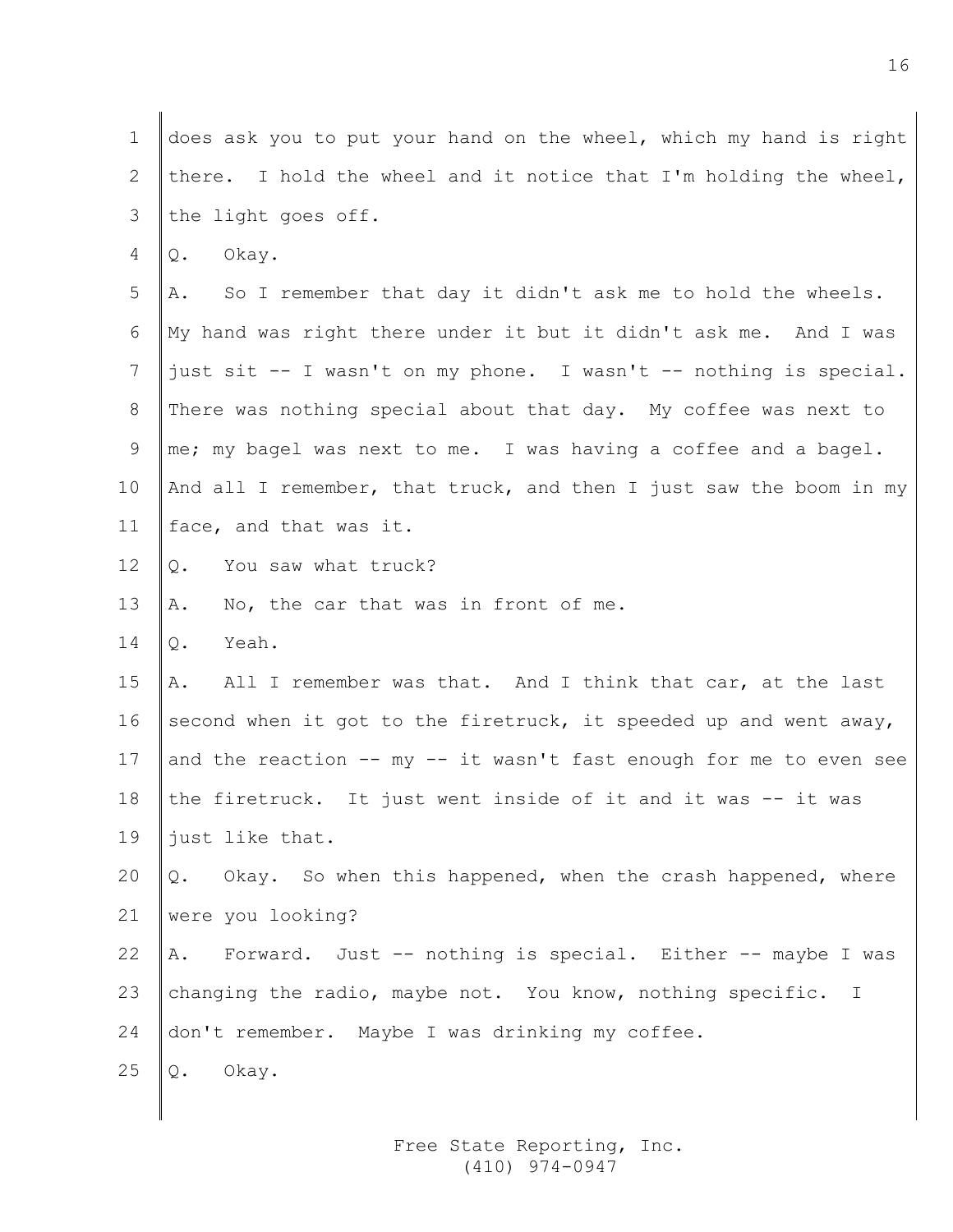| I remember my coffee splattered all over the place and<br>Α.         |
|----------------------------------------------------------------------|
| spilled and my bagel was smashed. So I don't know if my bagel was    |
| in my hand, my coffee was in my hand or I had the bagel in my        |
| hand. I honestly don't know what it was, but it was -- nothing,      |
| nothing out of ordinary. It wasn't like I was, you know, I was       |
| sleeping or nothing $-$ - you know, nothing like $-$ - just normal.  |
| Were you using the vehicle control at all, like the --<br>Q.         |
| It could be. I don't -- you know, I honestly, that second I<br>Α.    |
| don't remember what it was. All I remember just the airbag           |
| popping and that was it.                                             |
| And you said you weren't on the phone at all?<br>Q.                  |
| No.<br>Α.                                                            |
| Okay.<br>Q.                                                          |
| The last text that I got that day $-$ I have it if you want to<br>Α. |
| see. The last text I got that day was at 8:07 in the morning my      |
| wife text me and that was it.                                        |
| Okay. And no conversations while you're driving?<br>Q.               |
| Α.<br>No, no.                                                        |
| No, okay.<br>Q.                                                      |
| I usually avoid having phone calls in the car.<br>Α.                 |
| Yeah. What were the traffic conditions around you?<br>Q.             |
| In the morning, at the beginning, heavy when I was coming up<br>Α.   |
| the 405. But when we start going down, it was like every other       |
| day, almost a full speed in a carpool lane.                          |
| As you reached the firetruck, what was traffic like?<br>Q.           |
|                                                                      |

∥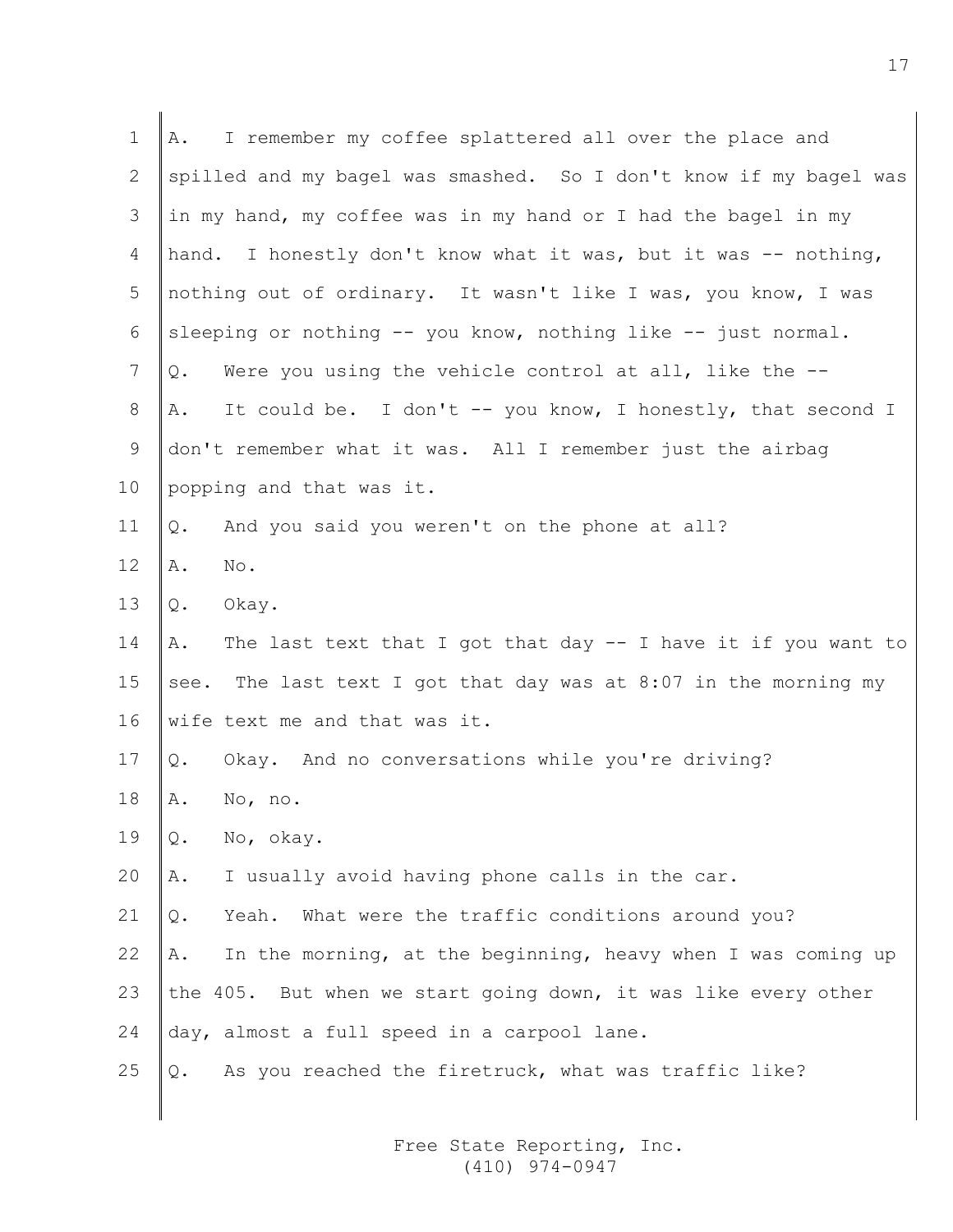| $\mathbf 1$     | Pretty -- pretty okay. Not full speed, but it was just going<br>Α.  |
|-----------------|---------------------------------------------------------------------|
| 2               | without any stop and go kind of thing. It was actually --           |
| 3               | And about how fast were you going?<br>Q.                            |
| $\overline{4}$  | Around 65.<br>Α.                                                    |
| 5               | Okay. Okay.<br>Q.                                                   |
| 6               | MR. D. GEOULLA: Wait. You had it set at 65.                         |
| $7\phantom{.0}$ | MR. R. GEOULLA: 65. So I'm assuming if the traffic was              |
| 8               | going around 65, I was going around 65.                             |
| 9               | BY MR. BRAGG:                                                       |
| 10              | So, but at that point the vehicle was controlling speed?<br>Q.      |
| 11              | Yes. The vehicle was controlled the speed according to what<br>Α.   |
| 12              | the car in front of me is going.                                    |
| 13              | MR. D. GEOULLA: So -- sorry to interrupt.                           |
| 14              | MR. BRAGG: Sure.                                                    |
| 15              | MR. D. GEOULLA: You set it to 65, it'll go as high as 65 but        |
| 16              | it won't go higher?                                                 |
| 17              | MR. R. GEOULLA: No, it won't go higher. It wouldn't --              |
| 18              | MR. D. GEOULLA: But it could go lower based on traffic?             |
| 19              | MR. R. GEOULLA: Yes, based on whoever is in front of you.           |
| 20              | BY MR. BRAGG:                                                       |
| 21              | And were you facing the sun? Were you driving into the sun?<br>Q.   |
| 22              | Yes. Yes, it was facing -- and that was one of the things, I<br>Α.  |
| 23              | was facing the sun.                                                 |
| 24              | Yeah.<br>$Q$ .                                                      |
| 25              | I think I have a picture showing you where the sun was at the<br>Α. |
|                 |                                                                     |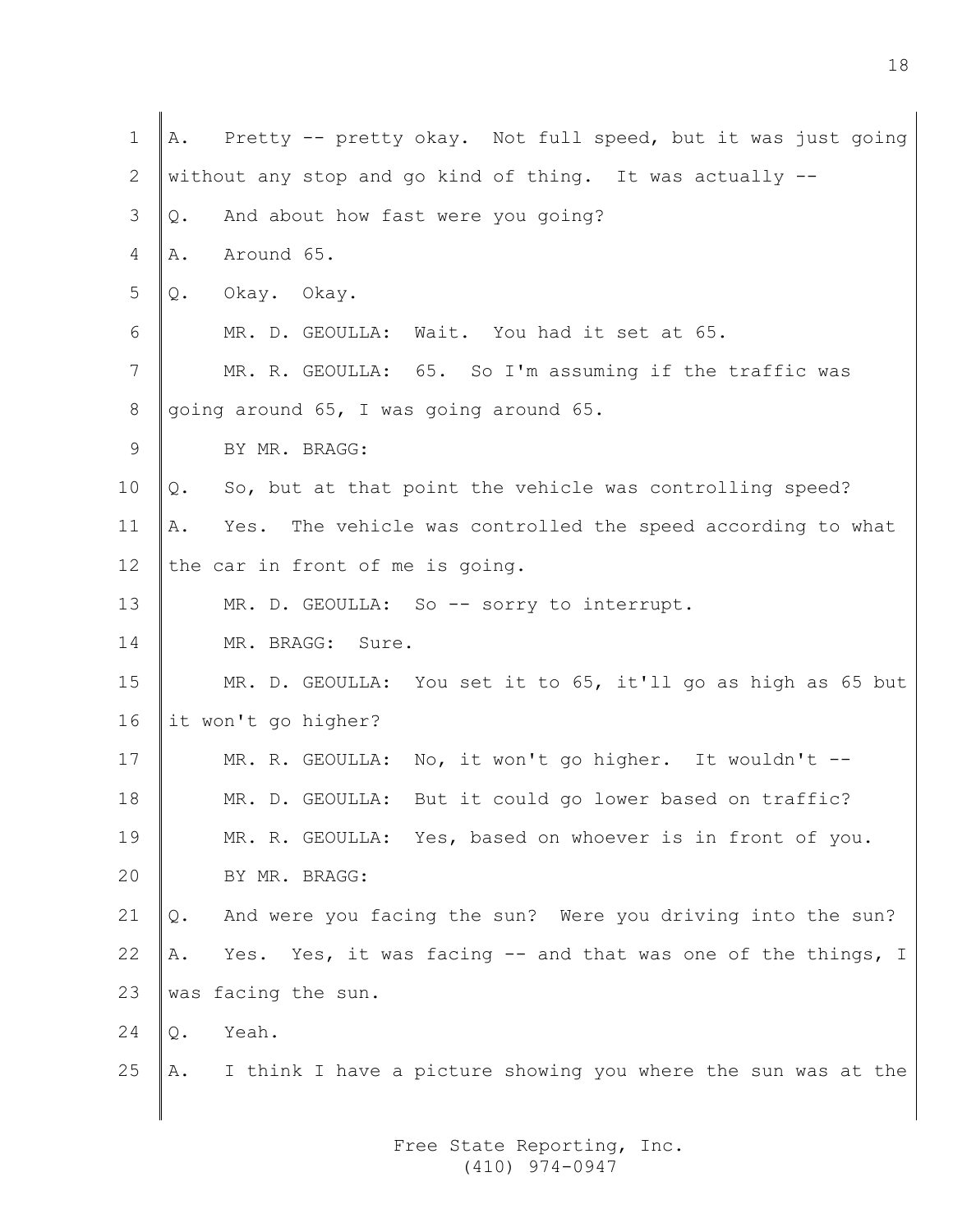1 | time. 2 MR. D. GEOULLA: You can just give it to him after. 3 MR. BRAGG: Yeah. You can text it to me if you want. 4 MR. D. GEOULLA: Yeah. 5 MR. BRAGG: That's fine. 6 MR. D. GEOULLA: Just show him the picture after. 7 | MR. R. GEOULLA: Okay. 8 MR. BRAGG: Okay. Well, since you've got your phone --9 MR. R. GEOULLA: Well, if you see, the sun is hitting 10  $right$  --11 MR. BRAGG: Yeah. I can, I can where you're --12 MR. R. GEOULLA: It's right there. 13 MR. BRAGG: Yeah, I can see what you're saying. You're 14 driving towards it, towards the sun. 15 MR. R. GEOULLA: Yeah, toward the sun. 16 MR. BRAGG: All right. 17 BY MR. BRAGG: 18  $\Diamond$ . And at the time of the crash your hand's still --19  $\|$ A. On my lap under the steering. 20  $\Diamond$ . And your right hand was --21  $\parallel$  A. Right hand  $-$ 22  $\Diamond$ . -- you had coffee --23  $\mathbb{A}$ . I think I had the coffee cup in my hand.  $24$  O. Okay. 25  $\|$ A. I think I had the coffee cup in my hand.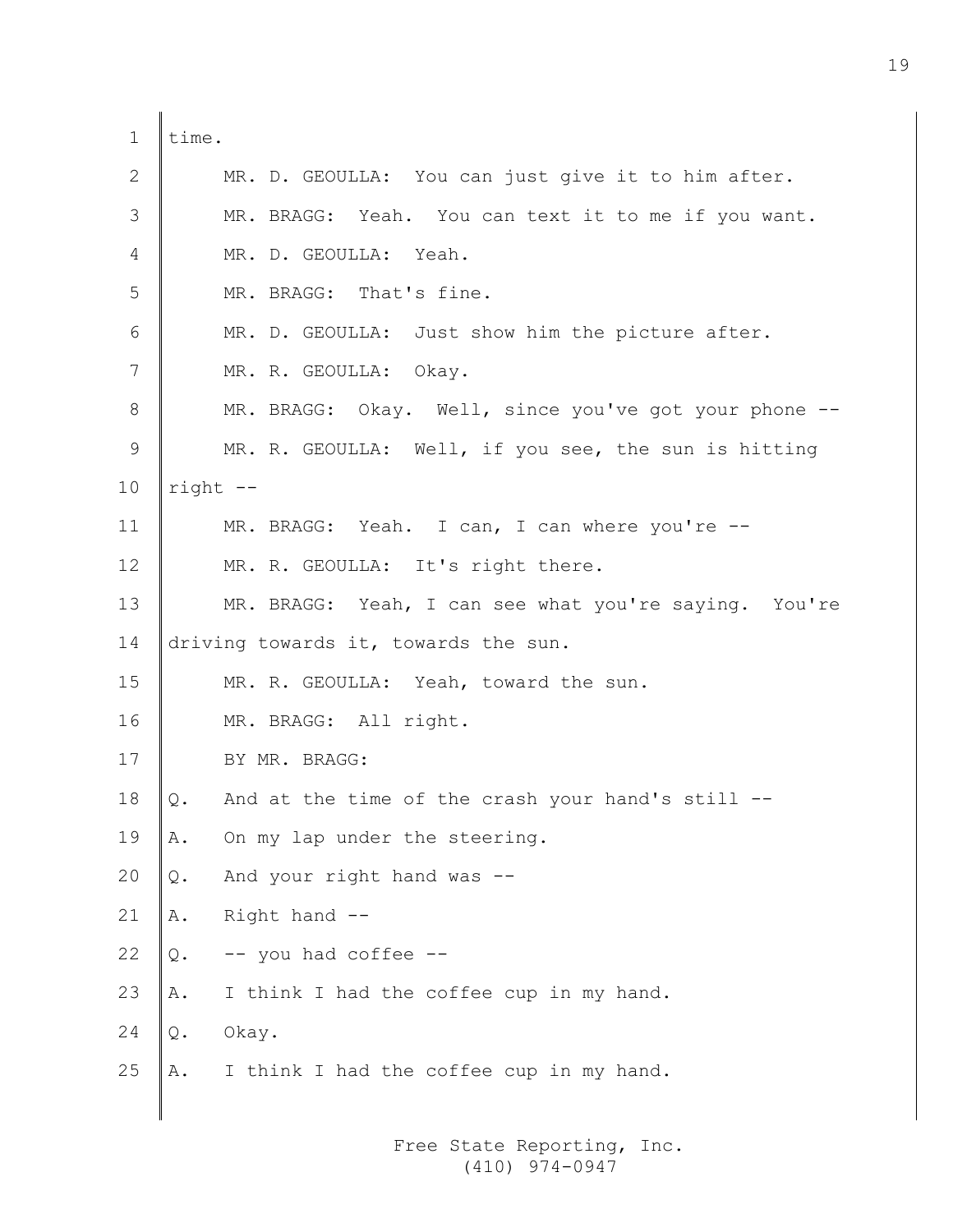| 1               | Right. So when the crash occurred, then what happened?<br>Q.       |
|-----------------|--------------------------------------------------------------------|
| 2               | I felt a boom, and something popped. I didn't know what<br>Α.      |
| 3               | happened, so I was trying to figure out sort of like where am I,   |
| 4               | you know, what just happened? I touched my -- you know, I moved    |
| 5               | my hand; it was moving. I touched my leg; I felt it. I didn't      |
| 6               | see anything, you know, that was -- everything was crashed up and  |
| 7               | the smell of, you know, smoke and smell of the airbag was in my    |
| 8               | face. And so I opened the door and I came out and saw what's       |
| 9               | going on. And the first question they asked me, you didn't see     |
| 10 <sub>o</sub> | the firetruck? No, I didn't. If I would see the firetruck, I       |
| 11              | wouldn't have hit the firetruck.                                   |
| 12              | So when -- so you first became aware of the firetruck, when?<br>Q. |
| 13              | When I came out of the car.<br>Α.                                  |
| 14              | When you came out of the car. And, but as you approached<br>Q.     |
| 15              | where the firetruck was, were you aware that there was an accident |
| 16              | on the other side?                                                 |
| 17              | No. No, I was not.<br>Α.                                           |
| 18              | Q. No. So you had no, no indication?                               |
| 19              | At all. At all. Zero.<br>Α.                                        |
| 20              | MR. BRAGG: Okay.                                                   |
| 21              | MR. D. GEOULLA: And there were no cones, there were no             |
| 22              | flares.                                                            |
| 23              | MR. R. GEOULLA: There was no cones, there was no flares,           |
| 24              | there was --                                                       |
| 25              | BY MR. BRAGG:                                                      |
|                 |                                                                    |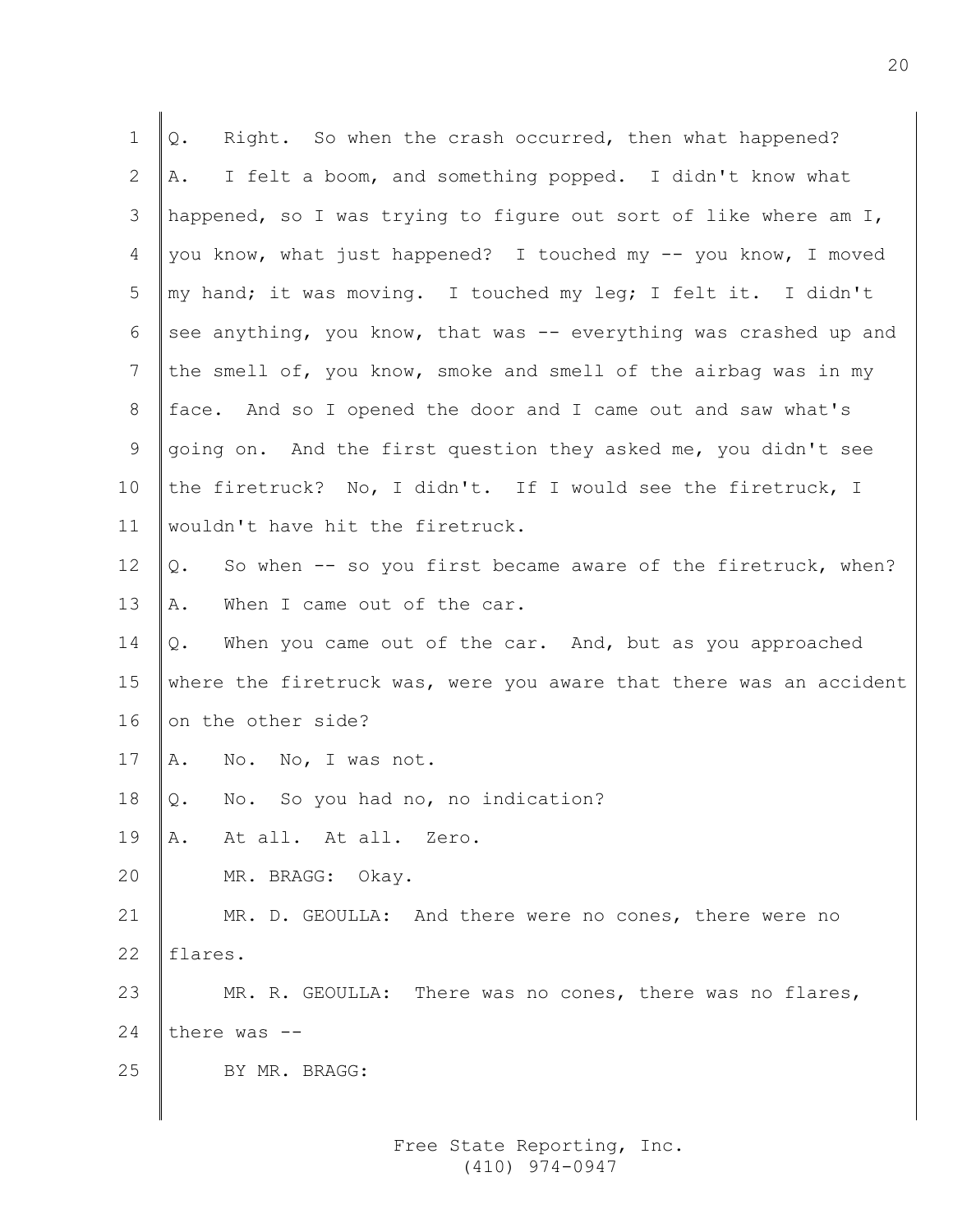- 
- $1 \bigotimes$ . There was no sign?

2  $A.$  Nothing. Nothing.

| 3               | No sign up warning of a crash ahead? Okay. And just to<br>Q.        |
|-----------------|---------------------------------------------------------------------|
| 4               | clarify, leading up to the crash in the seconds before the crash,   |
| 5               | you didn't drive and you didn't give any driver, manual driver      |
| 6               | input?                                                              |
| 7               | Any -- no, I don't believe I did, because it didn't ask me.<br>Α.   |
| 8               | Okay.<br>Q.                                                         |
| 9               | Especially because that lane of the 405, that carpool lane is<br>Α. |
| 10 <sub>o</sub> | just a straight lane, and when you are in that kind of straight     |
| 11              | lane it doesn't ask you.                                            |
| 12              | Okay.<br>Q.                                                         |
| 13              | It won't ask you because it's pretty solid.<br>Α.                   |
| 14              | And just to kind of go back over your experience with the<br>Q.     |
| 15              | vehicle, you said you've been in the vehicle previously?            |
| 16              | Yes.<br>Α.                                                          |
| 17              | And when you $-$ the emergency braking came on, and did the<br>Q.   |
| 18              | system warn you of a pending crash when it happened or tell me --   |
| 19              | Yes, it did. It did.<br>Α.                                          |
| 20              | So explain to me what did it do?<br>$\mathbb Q$ .                   |
| 21              | I think a car pulled in front of me.<br>Α.                          |
| 22              | Okay.<br>Q.                                                         |
| 23              | I think one of the instants it was on autopilot and a car<br>Α.     |
| 24              | pulled, came in front of me and --                                  |
| 25              | Was the car going the same direction and he just cut in your<br>Q.  |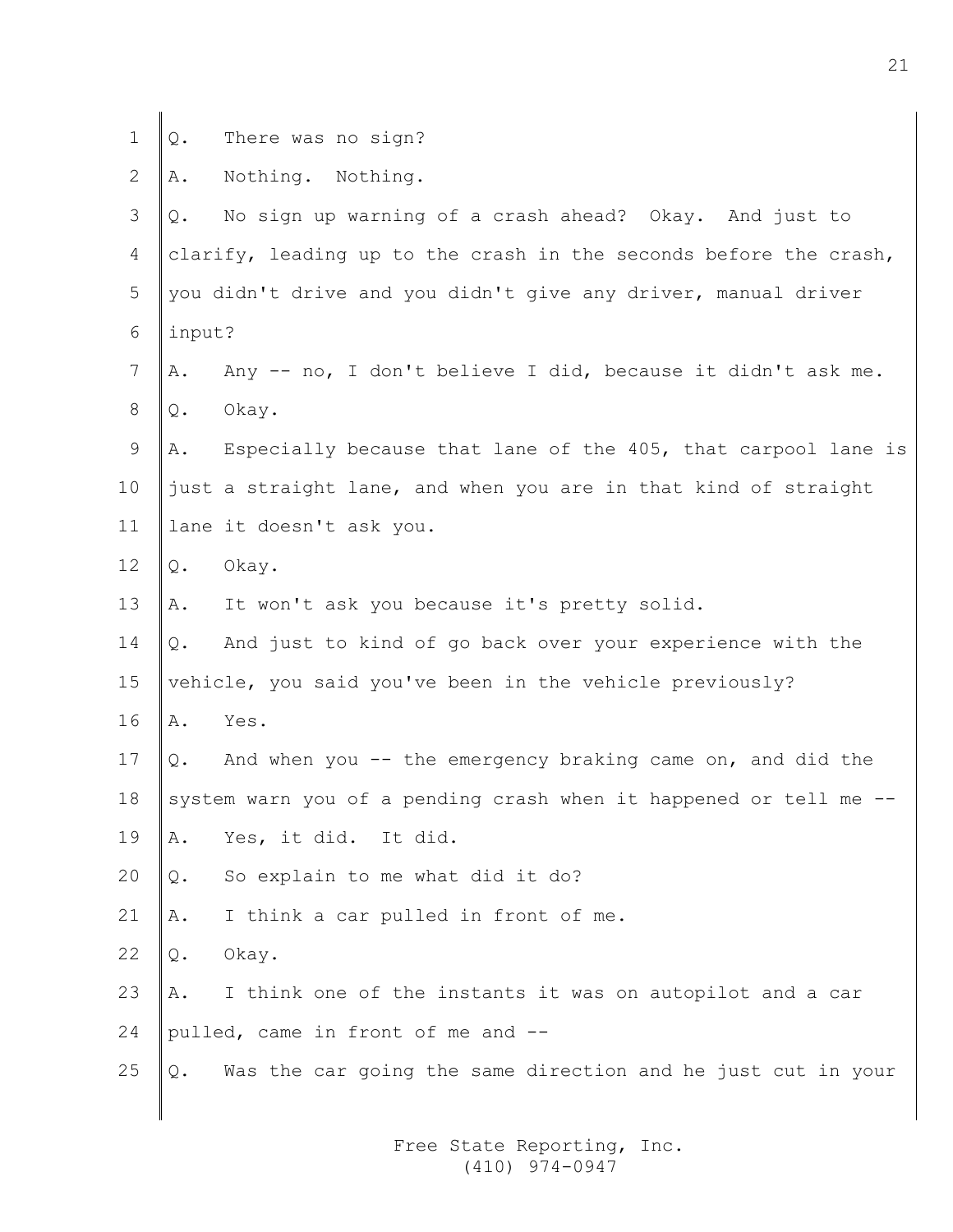| an<br>c |
|---------|
|         |

 $\mathbf{I}$ 

2  $\parallel$  A. Same direction. He just cut me.

 $3 \parallel$  0. And this was on the interstate?

4  $\|$ A. Yeah, one of the freeways. I don't use it in the street. I 5 never use it in a regular street. It's always only -- and even on 6 the freeway, only when I'm on the lane that I'm just going to 7  $|$  continue that lane for a long time. Not if like I'm in a regular 8 lane and I have to keep switching lane between lane, I don't use 9 Iit, because there is no point to it.

10 Q. Okay.

11 A. Only when I'm in a lane that I know I'm just going to stay 12 here for like half an hour straight down, that's when I use it. 13  $\&$ . Okay.

14  $\parallel$  A. And on that instant, yeah, the car cut me and I sort of 15  $\parallel$  remembered the lights blinked and stopped. A few days before  $-$ -16 maybe a week before, a technician for Tesla came to my house to 17 change something on the door handle. The door handle was broken. 18  $\parallel$ I called them. They said they send a technician to come and fix 19 it.

20  $\vert \mathbb{Q}$ . Okay.

21  $\parallel$  A. They came over, and this is a specific  $-$ - this issue was one 22 of the things that I actually told him. I said, look, when the 23 sun hits the camera inside  $-$  you know, when you're driving and 24 the sun is hitting you in the face, it's hitting the camera too, 25 and I have noticed it does malfunction when you do that. And he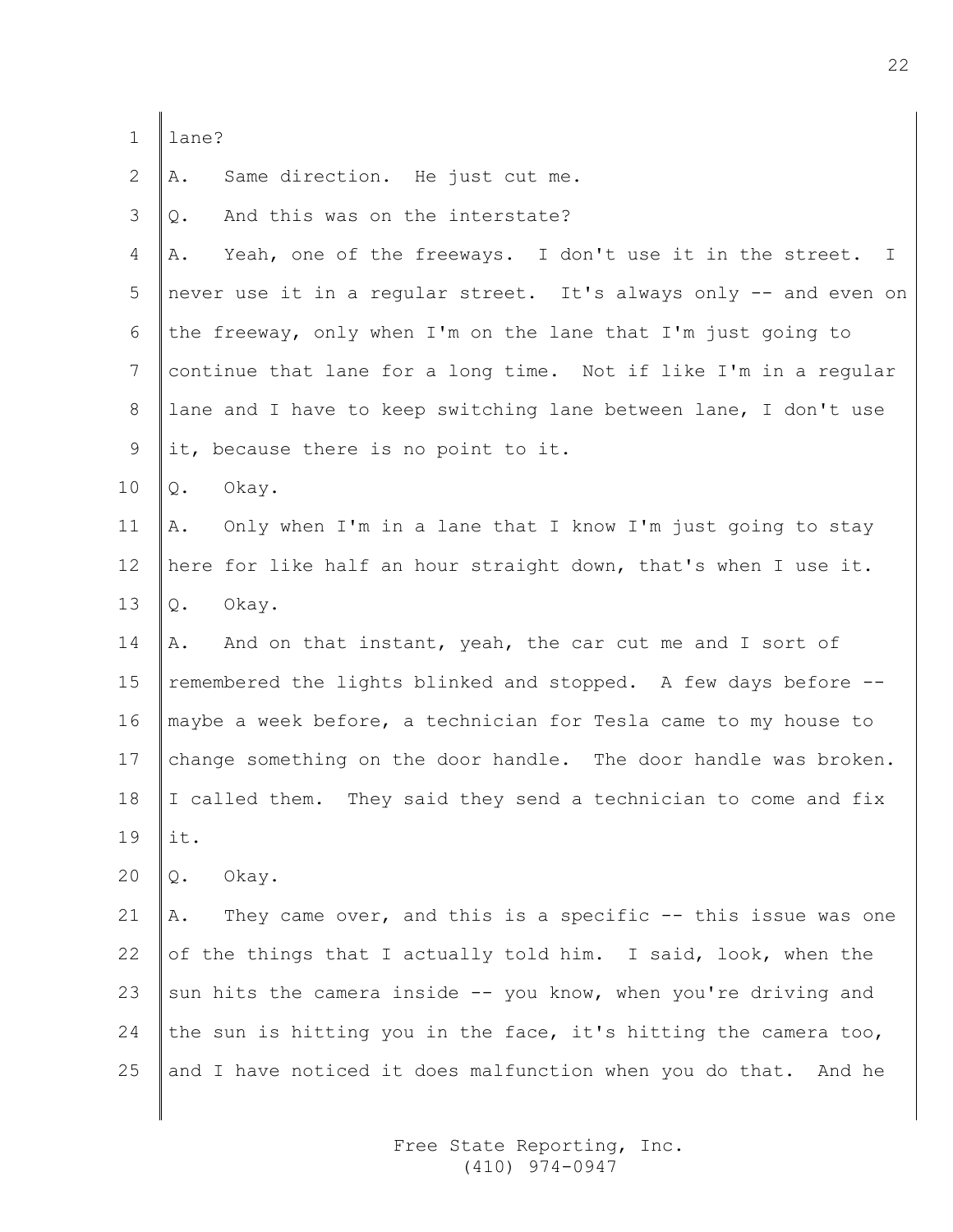1 said, first of all, this is a Beta version of the software. 2 Second of all, this system has  $-$  we have a system that these cars 3 already drove -- we have these cars actually on a self-driving, 4 not even -- so we have perfected the system. It's not out yet but  $5$  lit will. 6  $\parallel$  And so I did -- the issue about the -- and I think they 7 changed my camera twice. They changed my radar, you know, that 8 sonar  $-$  whatever it has in the front of the car, they changed 9 that once because I told  $-$  for a few days the autopilot wouldn't 10 engage and I took the car and they changed the camera. Once they 11 changed the camera, one they said they had to calibrate the 12  $\vert$  camera, and once they had to change the radar in the front of it. 13  $\Diamond$ . And where do you get your car serviced at? 14 A. Tesla Service Station in Van Ness. 15 O. In Van Ness? 16 A. Van Ness. 17  $\Diamond$ . Would you be willing to share with me the pre-purchase 18 linspection that you had done? 19  $\|$ A. I might have it in the car. I can check. 20  $\vert \mathbb{Q}$ . Okay. 21  $\parallel$  A. I might have it, I mean, right now in my car downstairs. I 22  $\vert$  can go check. 23  $\vert \Omega$ . Okay. 24  $A$ . Sure. 25  $\Diamond$ . And then that's  $-$  and that's just for us. That's not to be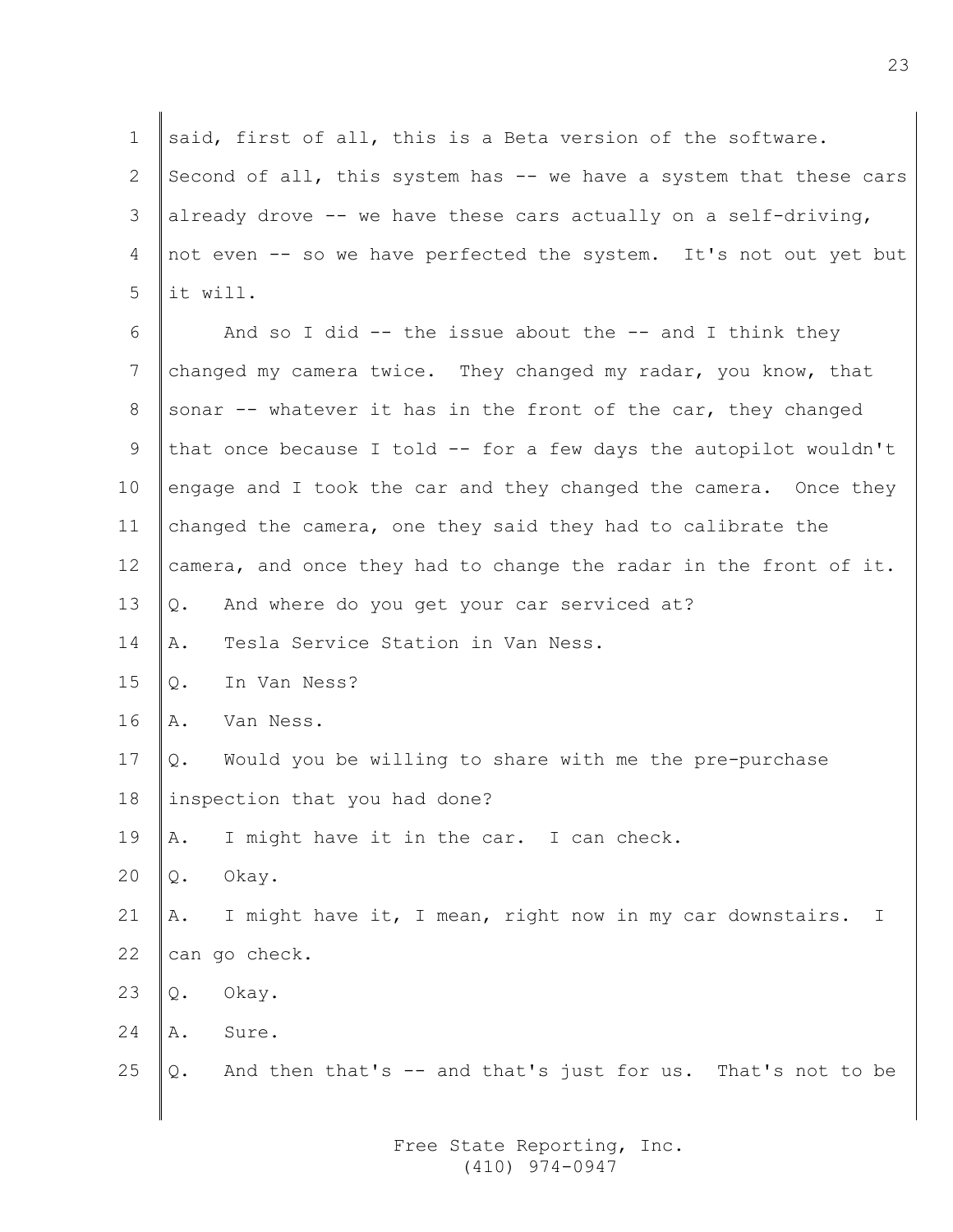| 1  | seen --                                                            |
|----|--------------------------------------------------------------------|
| 2  | Yeah. I paid how much? I think I paid about -- oh, and I<br>Α.     |
| 3  | changed another $--$ at that $--$ at the same time when I did that |
| 4  | inspection, I paid, I think, \$500 for them to change -- it was a  |
| 5  | 3G -- the system was a 3G. I thought I paid an extra 500 to        |
| 6  | change them to LTE.                                                |
| 7  | Okay.<br>Q.                                                        |
| 8  | To the newer --<br>Α.                                              |
| 9  | 4G<br>MR. D. GEOULLA:                                              |
| 10 | MR. R. GEOULLA: 4G.                                                |
| 11 | MR. BRAGG: Yeah, 4G for the --                                     |
| 12 | MR. R. GEOULLA: It's an LTE right now, but it was --               |
| 13 | MR. BRAGG: Yeah, for the cellular.                                 |
| 14 | MR. R. GEOULLA: Yeah, which didn't make that much of a             |
| 15 | difference.                                                        |
| 16 | MR. BRAGG: Yeah.                                                   |
| 17 | MR. R. GEOULLA: And, oh, when I did this -- oh, another            |
| 18 | thing that was right when I was buying the car, when I -- you      |
| 19 | know, I told them I want an inspection, I'm buying this car, I     |
| 20 | want to make sure everything is okay, they said, oh, okay, well,   |
| 21 | while it's here it's due for the service too, which is 900 bucks   |
| 22 | to do the service. I said, okay, yeah, do the service too at the   |
| 23 | same time, the car is there.                                       |
| 24 | So I think I dropped the car on Friday and Monday morning          |
| 25 | they text me the car is ready. I said, okay, I'm going to come     |
|    |                                                                    |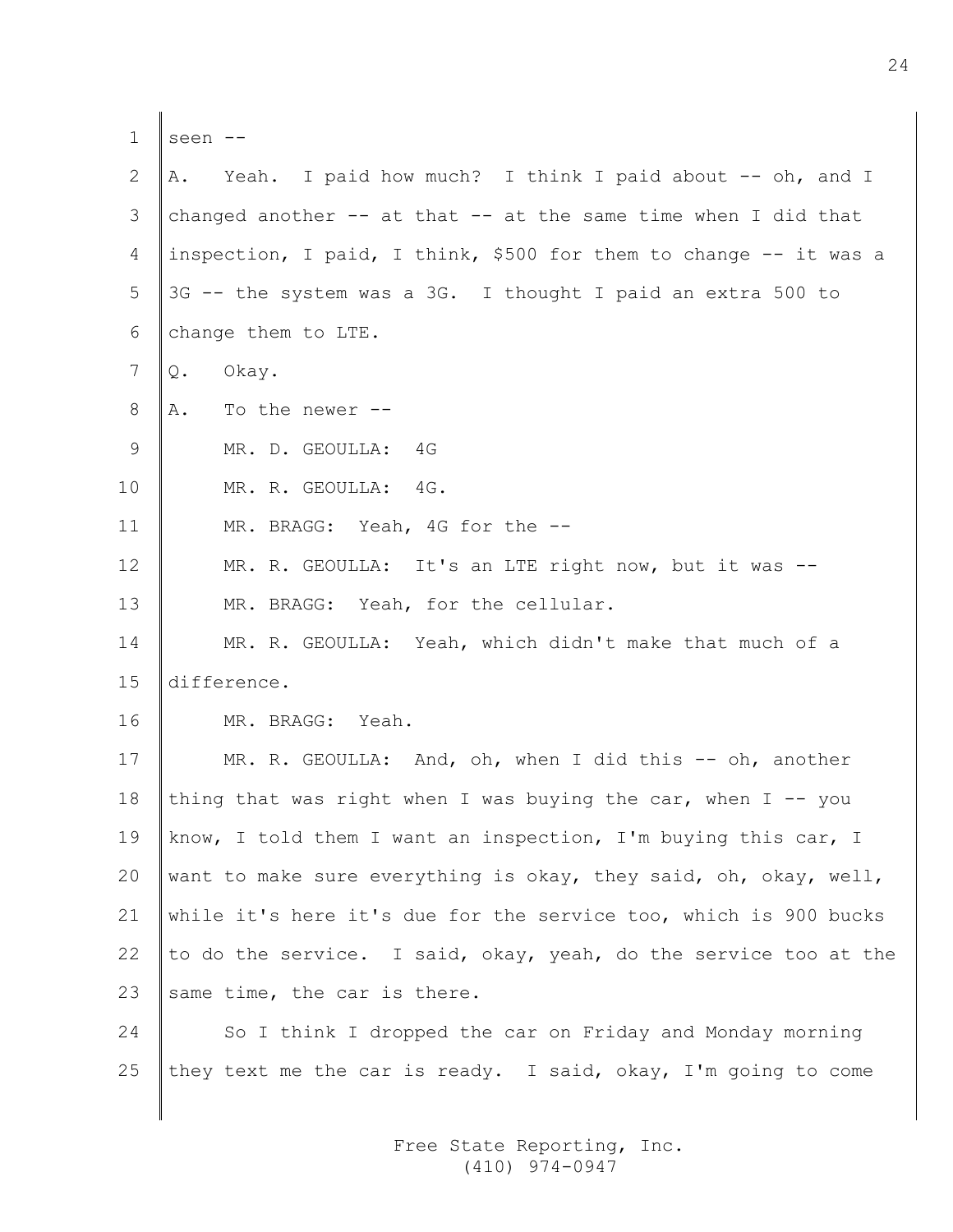1 later to pick it up. And then they called and said, oh, your -- I 2 don't know what under the car, something that hold the tires or 3 Whatever, it's broken. There is a rope around it; it's broken. 4 We have to change it, \$3,000. 5 And I said, wait, you quys said the car is ready. If you 6 guys done the inspection and the car is ready, what do you mean 7 there is a rope around the thing and it's broken and we have to 8 change it? You were supposed to check the car. Oh, yeah, we 9 checked it but this was hidden inside; we didn't see it. I said, 10 how can you not see it and now you see it, you know? So they end 11  $\parallel$ up fixing the whole thing and without charging me, I mean  $-$ 12 MR. BRAGG: Okay. 13 MR. R. GEOULLA: -- as a courtesy. I'm just saying, and then 14 they said come and pick up the car. 15 BY MR. BRAGG: 16  $\Diamond$ . Okay. All right. So anything else you can think about 17 telling me, you feel like, about the car? Anything you think that 18 Would be useful? 19  $\parallel$  A. About the car. I think, the car, it's just the name that 20 they put on that technology is giving people a false sense of  $-$ -21 autopilot. Because when they tell you it's autopilot, you're 22 saying, okay, it's autopilot. It's not. It will help you and --23 | but you have to be aware of your surrounding and everything. 24  $\Diamond$ . Now, did you -- did this crash help you come to that 25  $|$  conclusion or  $-$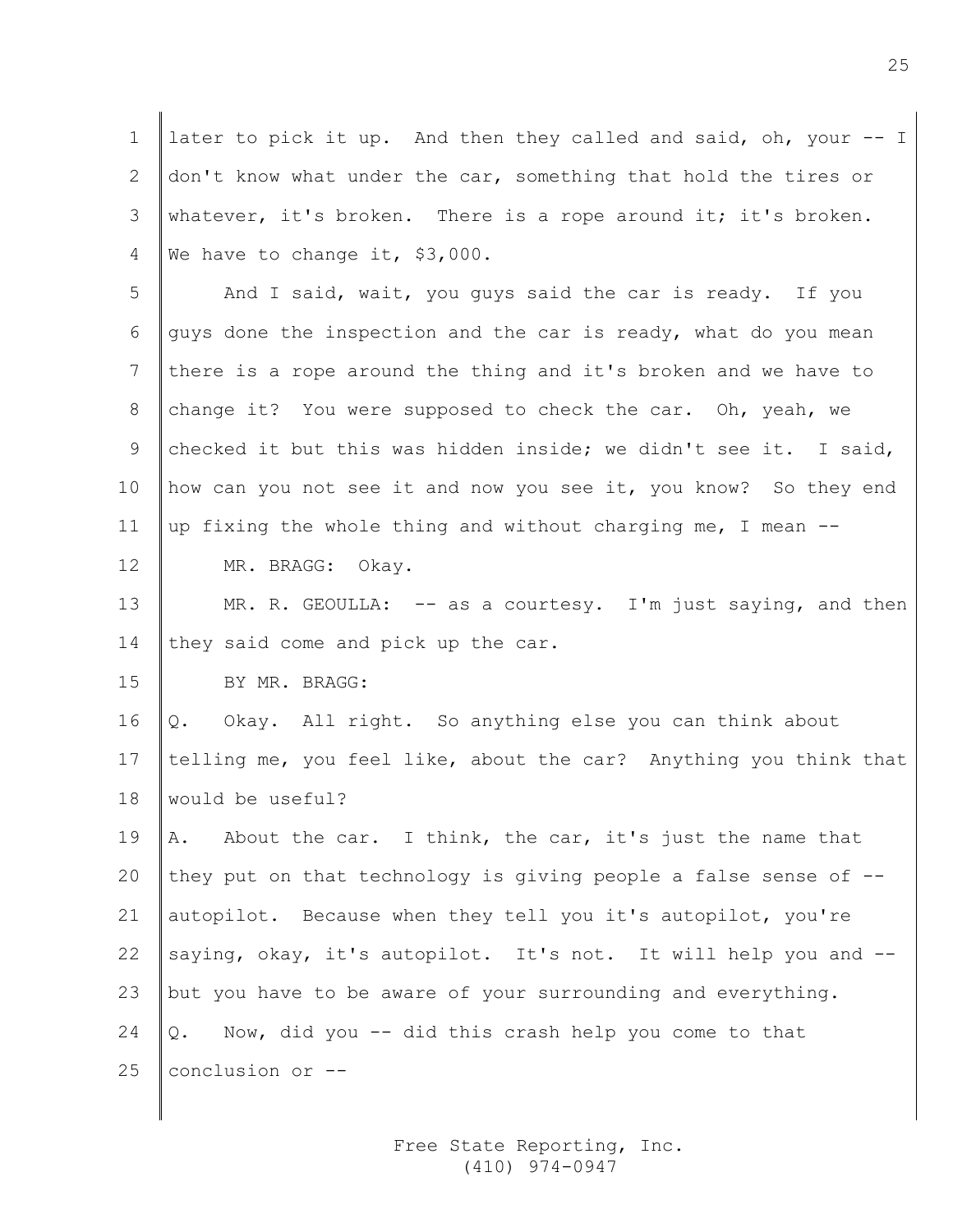1  $\mathbb A$ . No, no. I always knew that and I always take  $-$ - I always 2 drive that car very careful. I always -- and like, whenever I 3 felt like I'm in a place that I shouldn't be on autopilot because 4 the road is turning and it's -- because I didn't like the way it 5 turns in sharp turns in the freeway. So I would always turn it 6  $\vert$  off and just drive it.

7 | But this wasn't an instance of it because this was one of 8 those circumstances -- for example, if the fire department had 9 coned off the line from a little bit farther down and there was a 10  $\parallel$  flare, it would be obvious the line is closed and I would be aware 11 of it. But because the car in front of me was a little bit taller 12 than regular cars, I didn't  $-$  I just didn't see what's happening 13  $\parallel$  in the front of it until it was too late and the car was gone. 14 | Q. Okay. Just a little background about you. Married with 15  $\vert$ kids?

- 16 A. Married, two kids.
- 17  $\Diamond$ . Okay. And you live at home with your wife and kids?
- $18$  A. Yes.
- 19  $\Diamond$ . And this crash happened on Monday morning?
- 20  $\parallel$  A. Monday morning.
- 21  $\Diamond$ . What did you do Sunday?
- 22 A. Sunday, Sunday. Let me see what we did on Sunday? Nothing 23 special. Home with the kids, unless we went  $--$  what was on
- 24 Sunday? Oh, no, I was at the wedding.
- $25 \parallel Q.$  Okay.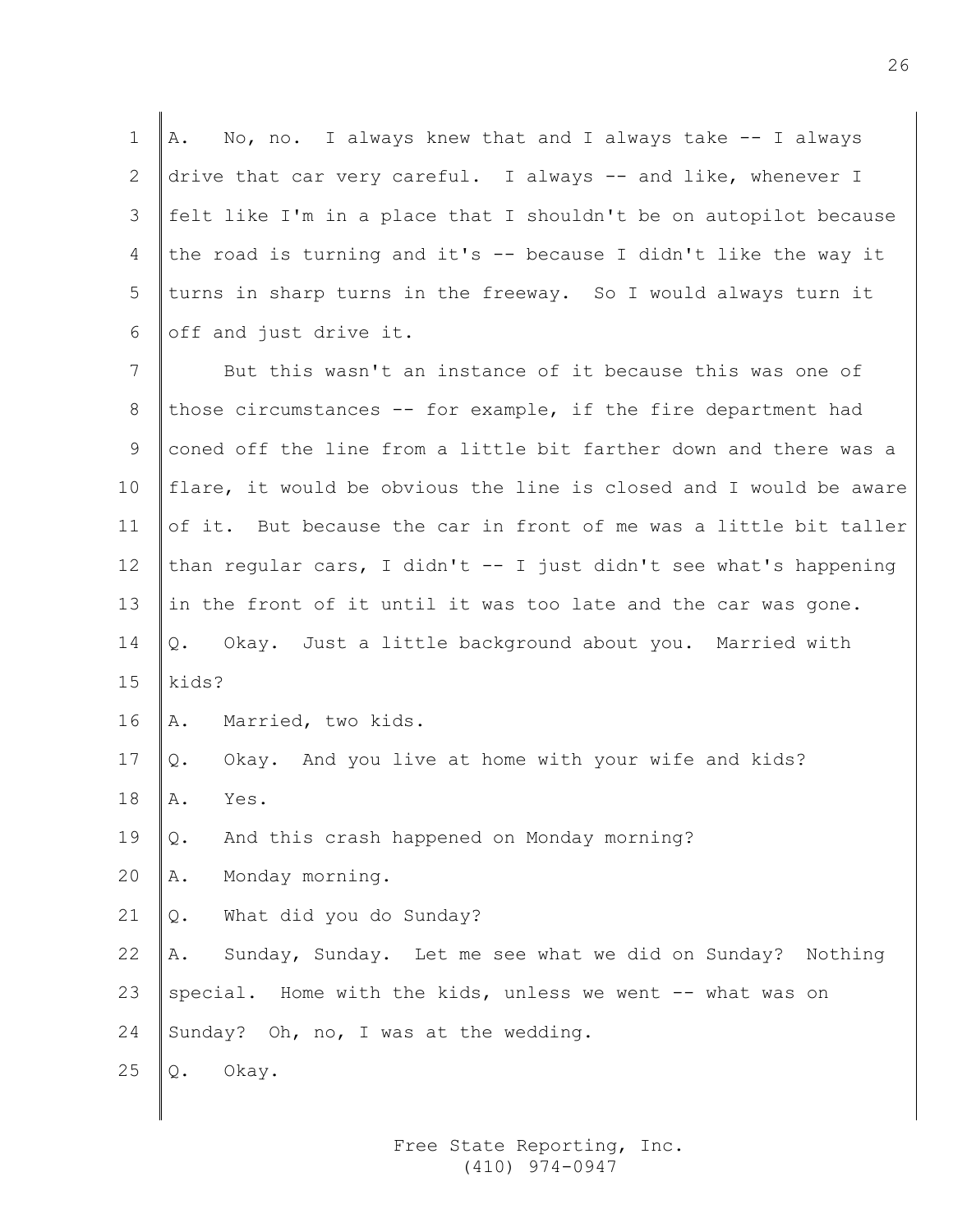- 1  $\mathbb{A}$ . Sunday we were at the wedding.
- 2  $\mathbb{Q}$ . What time did you go to bed Sunday night?
- $3 \parallel A$ . Around 12.
- $4 \parallel Q$ . Around midnight. What time did you get up?
- 5 A. Seven.
- 6  $\Diamond$ . Seven. Did you drink anything at the wedding?
- $7 \parallel A$ . No.
- $8 \mid \circ$ . No.
- 9  $A.$  I'm not a drinker.
- $10 \parallel Q$ . Okay. How about Saturday, what did you do?
- $11$   $\mathbb{A}$ . Work.
- 12  $\Diamond$ . Work. And what time did you get up on Saturday?
- 13 A. Saturday I got up -- Saturdays I get up a little bit later,
- 14  $\,$  so it was 7:30.
- 15  $\Diamond$ . Okay. And what time did you go to bed?
- 16 A. Saturday night, no later than 11, 10:30, 11.
- 17  $\Diamond$ . Generally speaking, how do you sleep at night?
- 18 A. Oh, perfect.
- 19 Q. Perfect?

20  $\parallel$  A. I put my head down, one, two, three I'm gone. I wake up in 21 the morning, perfect.

- 22 MR. BRAGG: Okay, okay. I don't have any other questions.
- 23 MR. D. GEOULLA: Is it okay if I follow up on one or two
- 24 questions because it might be helpful?
- 25 MR. BRAGG: Sure. Absolutely.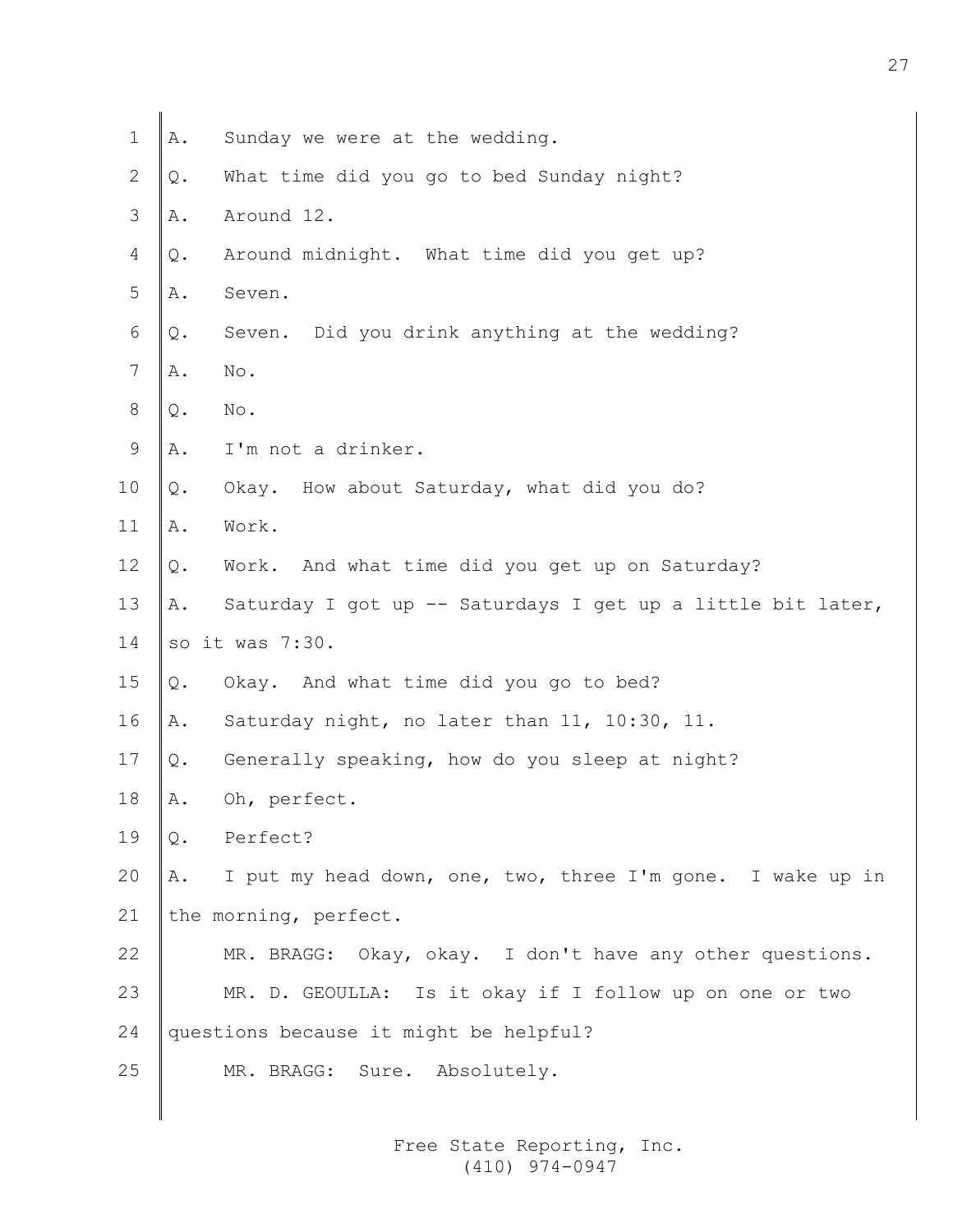| $\mathbf 1$    | BY MR. D. GEOULLA:                                                  |
|----------------|---------------------------------------------------------------------|
| $\mathbf{2}$   | You mentioned that you had -- it lets you set the parking<br>Q.     |
| $\mathfrak{Z}$ | distance -- or following distance, and you said you -- I wanted to  |
| $\overline{4}$ | make sure I heard it. You said you had it set on the -- which       |
| 5              | setting?                                                            |
| $\epsilon$     | For the maximum it usually has.<br>Α.                               |
| $\overline{7}$ | Okay. So you set it on the maximum and you always set it for<br>Q.  |
| $8\,$          | the maximum?                                                        |
| $\mathcal{G}$  | It stays, it stays. Once you set it on whatever distance it<br>Α.   |
| 10             | is, it always stays unless you change it.                           |
| 11             | Okay.<br>Q.                                                         |
| 12             | Unless you go back.<br>Α.                                           |
| 13             | And then you said that there was another instance where a car<br>Q. |
| 14             | changed in your lane so you $-$ and the car $-$ and the autopilot   |
| 15             | automatically, the emergency braking stopped the car on its own?    |
| 16             | It got activated but I stopped. It did get -- I saw the<br>Α.       |
| 17             | light of it, but --                                                 |
| 18             | So it gave you an alert?<br>Q.                                      |
| 19             | It gave me the alert, but I was the one who stopped the car.<br>Α.  |
| 20             | Okay. And so you're able to rely on it giving you an alert?<br>Q.   |
| 21             | The alert helped, yes, but I would have -- even if it wasn't,<br>Α. |
| 22             | I would have stopped because I had time to see it coming in front   |
| 23             | of me.                                                              |
| 24             | MR. BRAGG: And this is a previous crash, correct, you're            |
| 25             | talking about?                                                      |
|                |                                                                     |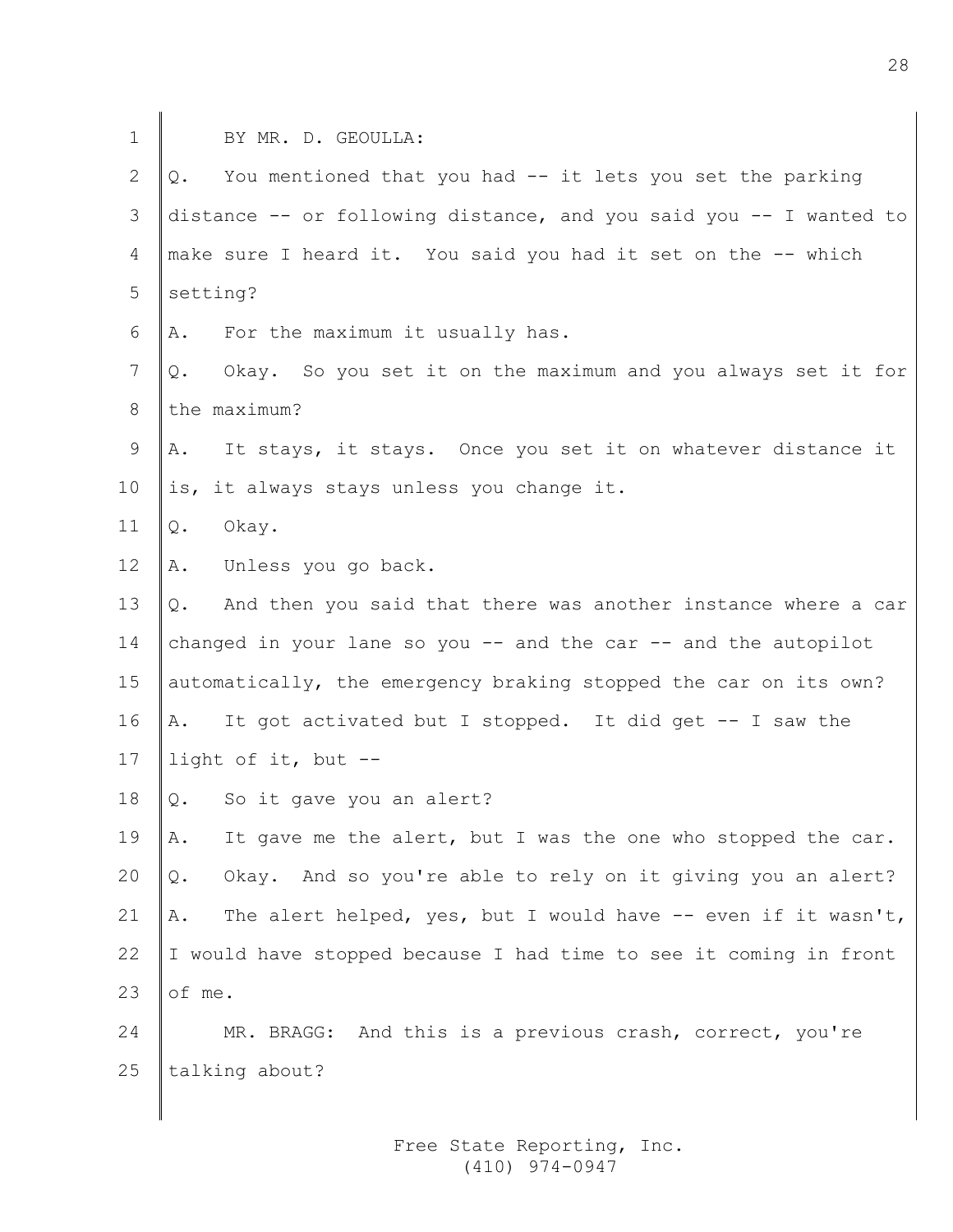| $\mathbf 1$ | MR. D. GEOULLA: Yes. Yeah, the previous case.                      |
|-------------|--------------------------------------------------------------------|
| 2           | MR. BRAGG: Yeah, yeah.                                             |
| 3           | MR. D. GEOULLA: You said a previous -- well, not a crash but       |
| 4           | the previous case.                                                 |
| 5           | MR. BRAGG: Yeah, the previous case. Yeah, I just want to -         |
| 6           | BY MR. D. GEOULLA:                                                 |
| 7           | And then this truck had no cones set up, you said?<br>Q.           |
| 8           | The firetruck? No, there was no -- there was three cones<br>Α.     |
| 9           | next to the firetruck, next to the firetruck by the lane, but, you |
| 10          | know, by the carpool lane, the double lane that both $-$ -         |
| 11          | Nothing behind?<br>Q.                                              |
| 12          | Nothing behind it. And there was a highway patrol on the<br>Α.     |
| 13          | shoulder right next to the firetruck and there was another         |
| 14          | firetruck on the other side. I saw that when I got out the car.    |
| 15          | But there was another firetruck on the other side.                 |
| 16          | There's a center divider blocking?<br>Q.                           |
| 17          | Yeah, there was a center divider. And there was a<br>Α.            |
| 18          | motorcycle, I quess, down on the ground but I didn't see the       |
| 19          | motorcycle until, you know, I went outside and I saw the           |
| 20          | motorcycle is on the ground.                                       |
| 21          | MR. BRAGG: Okay.                                                   |
| 22          | MR. R. GEOULLA: But there was -- behind the firetruck there        |
| 23          | was absolutely no cone, no warning, no flares, nothing, nothing,   |
| 24          | nothing.                                                           |
| 25          | MR. BRAGG: Did the vehicle give you the warning?                   |
|             |                                                                    |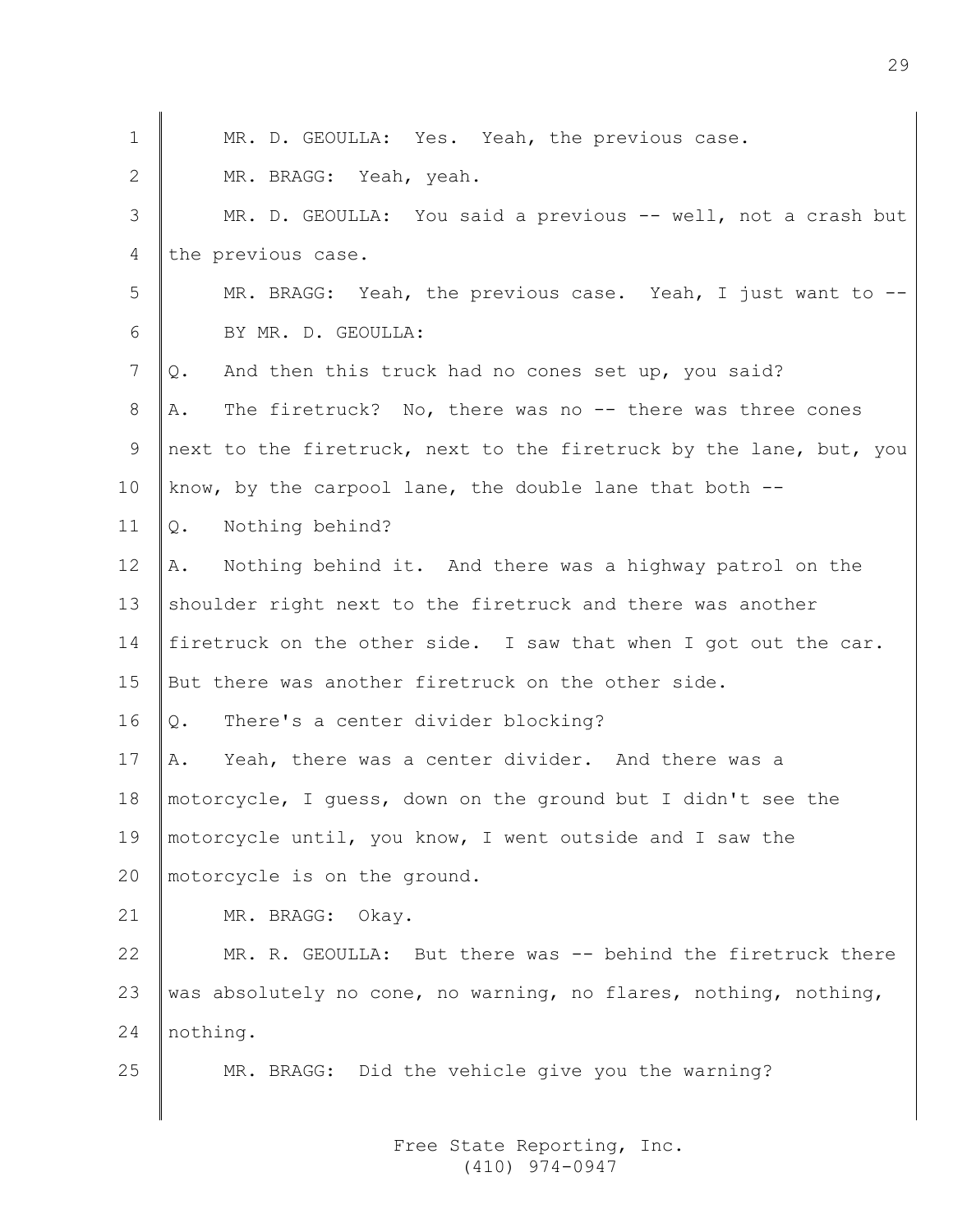| $\mathbf 1$     | MR. R. GEOULLA: No, sir. No, don't remember any warning.           |
|-----------------|--------------------------------------------------------------------|
| 2               | MR. BRAGG: Okay.                                                   |
| 3               | MR. R. GEOULLA: Zero warning. And I don't remember the             |
| 4               | vehicle slowing down either. They're -- you know, if Tesla's       |
| 5               | saying it did, it did, but I don't remember.                       |
| 6               | MR. D. GEOULLA: So Tesla told us some of the -- some info          |
| 7               | about the data they have. I'm guessing you guys already have it    |
| 8               | or do you have access to it?                                       |
| 9               | MR. BRAGG: Yeah, we're in the process of getting it, yeah.         |
| 10 <sub>o</sub> | MR. D. GEOULLA: Okay.                                              |
| 11              | BY MR. D. GEOULLA:                                                 |
| 12 <sup>°</sup> | Q. And then, you did say that they had replaced sensors and        |
| 13              | stuff on the car?                                                  |
| 14              | A. Yeah, they had replaced the camera, I think twice, and they     |
| 15              | replaced the sonar in the front of it, I think once.               |
| 16              | Q. Okay. When the truck or car in front of you moved out of the    |
| 17              | way, do you know how close that truck was to the --                |
| 18              | That -- I think that truck speeded up to cut the line out so<br>A. |
| 19              | that's why, by the time I got there, it was -- the firetruck was   |
| 20              | there already. I mean, he speeded up to go to the other line. He   |
| 21              | didn't slow down to go to the other line. I guess he saw an        |
| 22              | opening or something, so he speeded up to cut the double line and  |
| 23              | go to the other line.                                              |
| 24              | MR. BRAGG: Okay. All right.                                        |
| 25              | MR. D. GEOULLA: And that's not -- he crossed the double            |
|                 |                                                                    |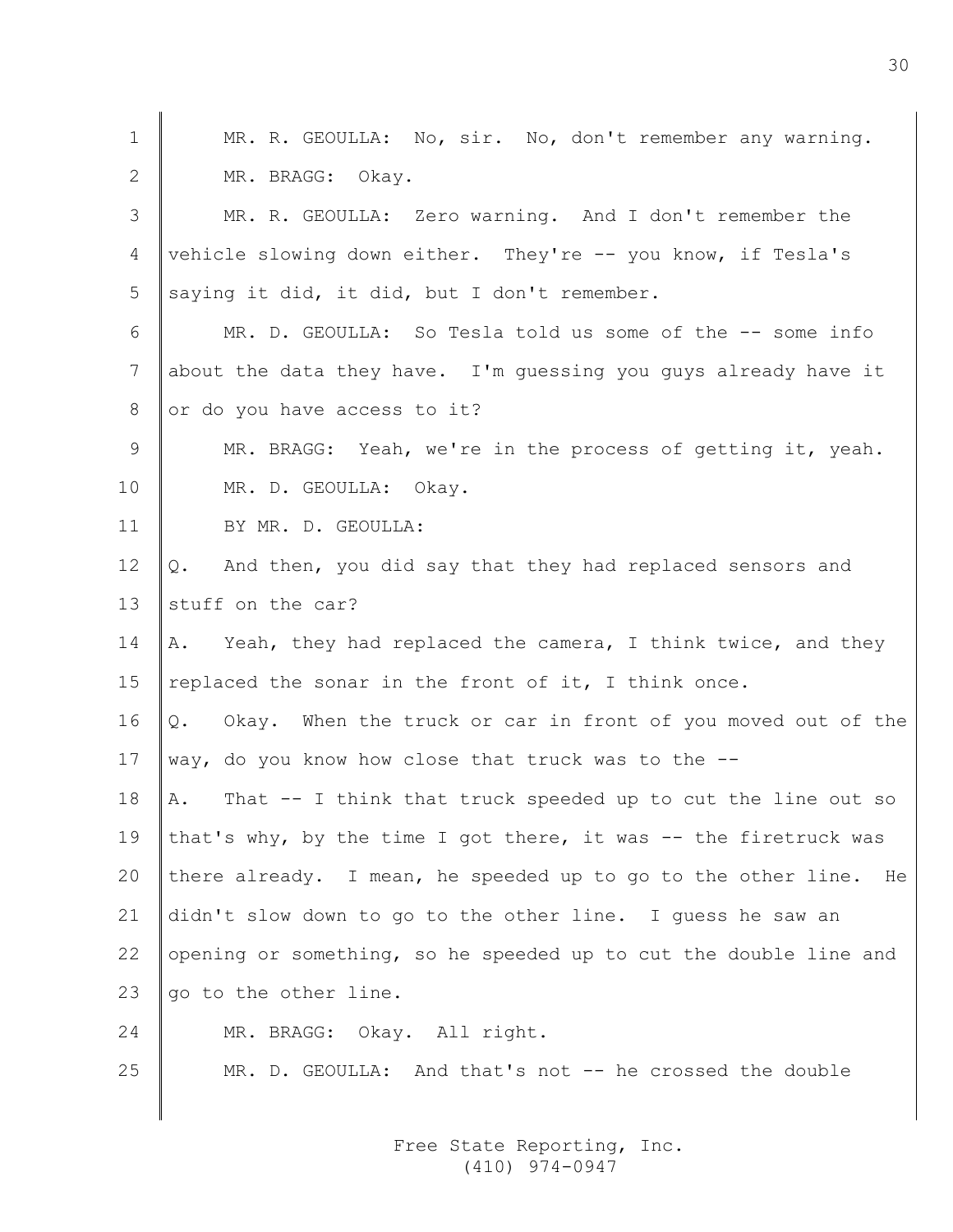| $\mathbf 1$ | yellow line --                                                    |
|-------------|-------------------------------------------------------------------|
| 2           | MR. R. GEOULLA: Of course.                                        |
| 3           | MR. D. GEOULLA: -- to get out from behind.                        |
| 4           | MR. R. GEOULLA: Because there was no other way. We were in        |
| 5           | a lane that, you know, there wasn't any cross-lane. It was just a |
| 6           | double lane going down.                                           |
| 7           | BY MR. BRAGG:                                                     |
| 8           | Q. And the thing that prevented you to seeing -- from seeing the  |
| 9           | firetruck ahead was?                                              |
| 10          | This car in front of me.<br>Α.                                    |
| 11          | This car in front of you. So let me ask you this: Do you<br>Q.    |
| 12          | feel like if you were driving your previous car without this      |
| 13          | technology, do you think the crash still would have occurred?     |
| 14          | If this big car was in front of me, probably.<br>Α.               |
| 15          | Okay.<br>Q.                                                       |
| 16          | Because I didn't get enough time to -- this car crossed out<br>Α. |
| 17          | almost where the firetruck was and I couldn't see it until        |
| 18          | practically it was out of my way, and the sun was in my eyes      |
| 19          | anyway.                                                           |
| 20          | And about how far behind the car were you?<br>$Q$ .               |
| 21          | Because of we -- I think we -- because of the traffic we<br>Α.    |
| 22          | slowed down, probably I was only a three-car distance, not more   |
| 23          | than that. Usually when you're going fast is the distance is      |
| 24          | more, but when you are not going too fast, the distance only      |
| 25          | whatever you set it as.                                           |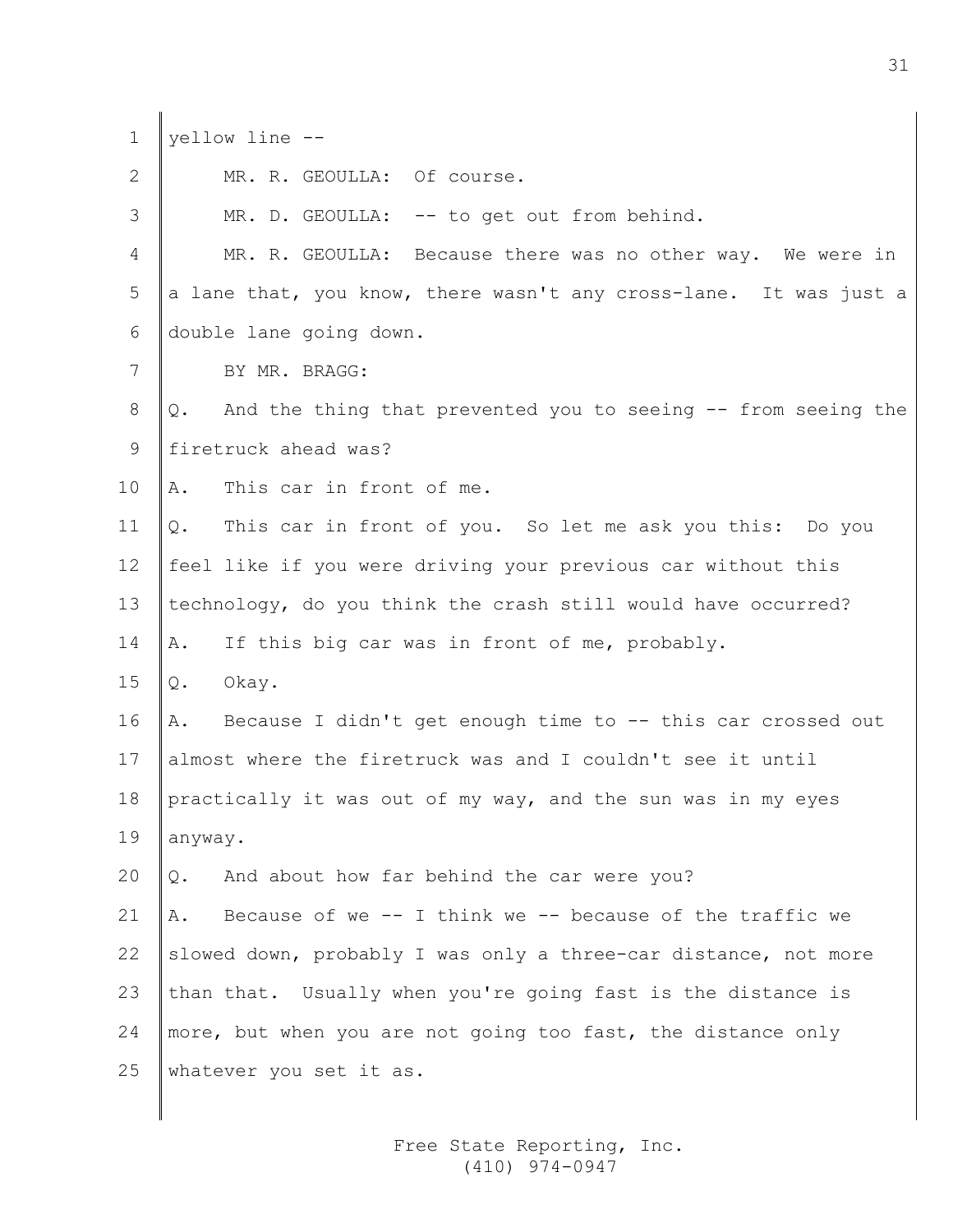1 | MR. BRAGG: Okay.

| 2                 | MR. D. GEOULLA: But when you're driving alone, if you can't        |
|-------------------|--------------------------------------------------------------------|
| 3                 | see the car -- if you can't see around the car in front of you --  |
| 4                 | and I know I usually do this -- do you not usually give yourself   |
| 5                 | more space, more room when you can't see around the car?           |
| 6                 | MR. R. GEOULLA: I think the distance is no more than two or        |
| 7                 | -- enough to stop, not enough to -- not be like, you know, not     |
| 8                 | half a mile away, no. I give myself --                             |
| 9                 | MR. D. GEOULLA: But you give yourself enough room?                 |
| 10                | MR. R. GEOULLA: Enough room to just, you know --                   |
| 11                | In case something happens?<br>MR. D. GEOULLA:                      |
| $12 \overline{ }$ | MR. R. GEOULLA: In case something happen, push the brake.          |
| 13                | But this car, what happened is it was just going fast and switched |
| 14                | line. It wasn't like slowly putting his blinkers on to switch to   |
| 15                | the next line. He just saw an opening and he just speeded up and   |
| 16                | went to the -- went out, and I just went in right behind him.      |
| 17                | MR. D. GEOULLA: Okay.                                              |
| 18                | MR. BRAGG: Okay. So the time is 11:04 and I'm going to             |
| 19                | conclude the interview. Thank you for participating.               |
| 20                | MR. R. GEOULLA: Thank you.                                         |
| 21                | (Whereupon, at 11:04 a.m., the interview was concluded.)           |
| 22                |                                                                    |
| 23                |                                                                    |
| 24                |                                                                    |
| 25                |                                                                    |
|                   |                                                                    |